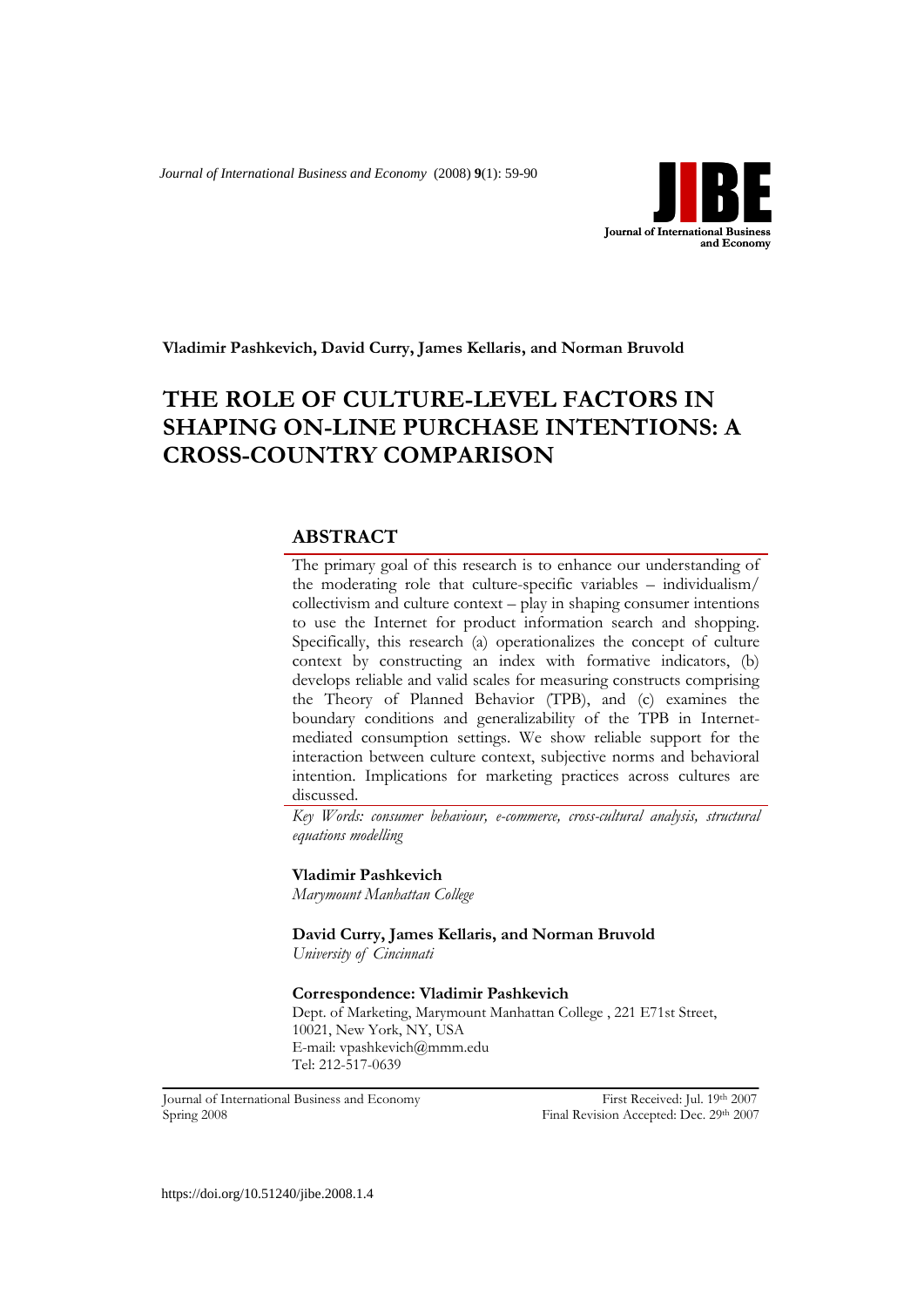#### **INTRODUCTION**

Intuition and previous research suggest that individual"s behavior is driven by factors such as attitudes and intentions, as well as by macro-level factors such as cultural context, norms and rules. Although users of the Internet represent an "Internet culture", they also represent the intrinsically more fundamental culture of their home country. Even though this line of reasoning would seem to bear fruit, very little is known about how the connection between broad cultural level factors and individual level factors shape an individual"s intentions to use the Web.

A dominant approach to modeling the etiology of behavior in consumer research has been Fishbein and Ajzen"s (1975) Theory of Planned Behavior. The theory posits that overt behavior is a function of a person"s intention, which in turn is hypothesized to depend on the person"s attitude toward the behavior and his/her subjective norms. One implication of this theory is that attitudes and subjective norms mediate the effects of other variables on intentions and that, in turn, intentions mediate the impact of attitudes and subjective norms on behavior. According to Fishbein, individuals are believed to hold attitudes because they perceive that desired or undesired outcomes are associated with a focal behavior. People are assumed to seek rewards by following an "optimal" plan of action that produces desired outcomes. The second antecedent of intention is a perception internalized by a decision-maker that persons important to the decision-maker prefer that she/he engages or not engages in a certain behavior. This perception is referred to as a *subjective norm* (Trafimow and Finlay 1996). Fishbein and Ajzen (1975) suggest that subjective norms are based both on the perceived preferences of individual referents and on the individual"s desire to comply with these preferences.

Fishbein and Ajzen"s Theory of Planned Behavior, however, may be too simplistic of a model to explain on-line behavior in different cultures. The question of the model"s simplicity centers around the extent to which the magnitude of the attitude  $\varsigma$  intention, subjective norm  $\varsigma$  intention, and past behavior  $\varsigma$  intention structural linkages are independent from cultural factors. The present research attempts to refine the TPB to consider behavioral intentions under conditions of effortful and deliberate decision making in on-line consumption domains in various cultures.

Shim et al. (Shim, Eastlick, Lotz, and Warrington 2000, Shim, Eastlick, Lotz, and Warrington 2001) were among the first who suggested the Theory of Planned Behavior as a theoretical framework for the structural understanding and prediction of consumer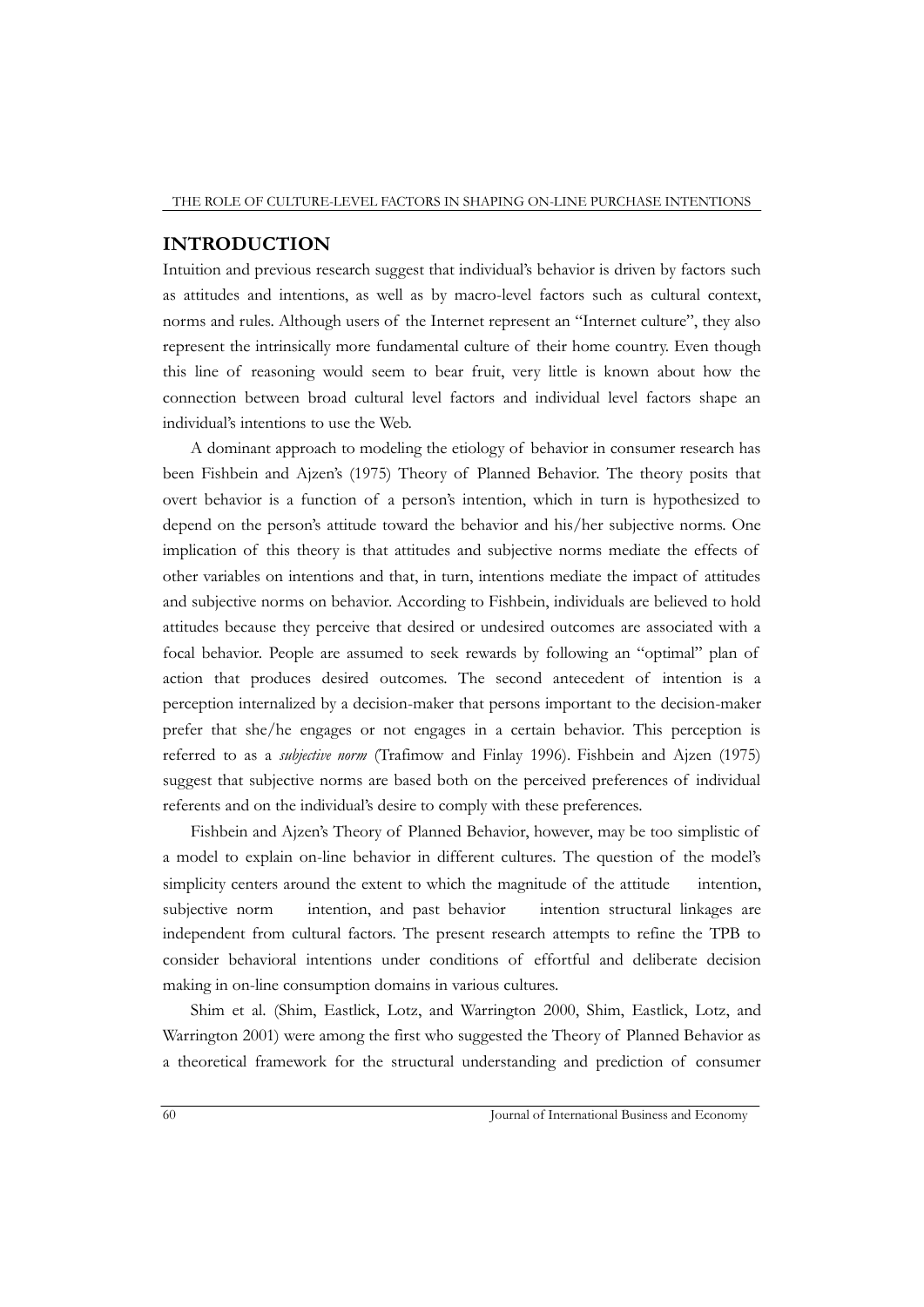intentions to use the Internet for information search and shopping. We follow their conceptual model but recognize that the model does not incorporate the effects of macro-level variables. Hence, we suggest that the findings of Shim et al (Shim, Eastlick, Lotz, and Warrington 2000) can be extended to specific predictions about the existence of moderating effects of culture-level factors on the magnitude of structural linkages that define the TPB. The purpose of this research is to examine the operation of these effects under various moderating conditions that represent an on-line user"s culture. To achieve this goal, we compare results from two cultures – the United States and Belarus – to provide insight into whether relationships between the constructs constituting the Theory of Planned Behavior are culturally specific (see Steenamp and Baumgartner 1998 for a general discussion of cross-cultural comparison).

The basis for suggesting moderating influences on the magnitude of the structural linkages used here is the analysis of cultural variability. We propose that the paths from attitude, subjective norm, and past behavior to intention should vary as a function of cultural factors such as cultural context (high vs. low; Hall 1960) and individualismcollectivism (Hofstede 1980, Triandis and Gelfand 1998 ). It would seem plausible that the strength of the structural linkages between the constructs specified by the TPB would be culture specific, a proposition that is tested here. In so doing, variation in the intention weights attributable to attitude, subjective norm, and past behavior will be assessed, thus providing some evidence for the prediction of a moderation effect. The data collected from respondents in the United States and Belarus permit tests of the hypothesis that these two cultures, representing different positions on the high-low context, high-low collectivism, and high-low individualism dimensions, generate different predictions under assumptions of the TPB.

Accomplishing these goals requires a general framework for developing a latent variables structural equation model (LVSEM) (Kaplan and Elliott 1997) and estimating its parameters. The important feature of LVSEM is that it can be used to estimate the moderating effects of group level factors on individual level parameters (structural relationships), while taking into account measurement error. None of the other commonly used methods of cross-cultural comparison can do this.

Testing the TPB predictions in two different cultures using LVSEM methodology explicitly recognizes that micro-level phenomena are embedded in higher level macro contexts, and that macro-level phenomena often emerge through the interaction and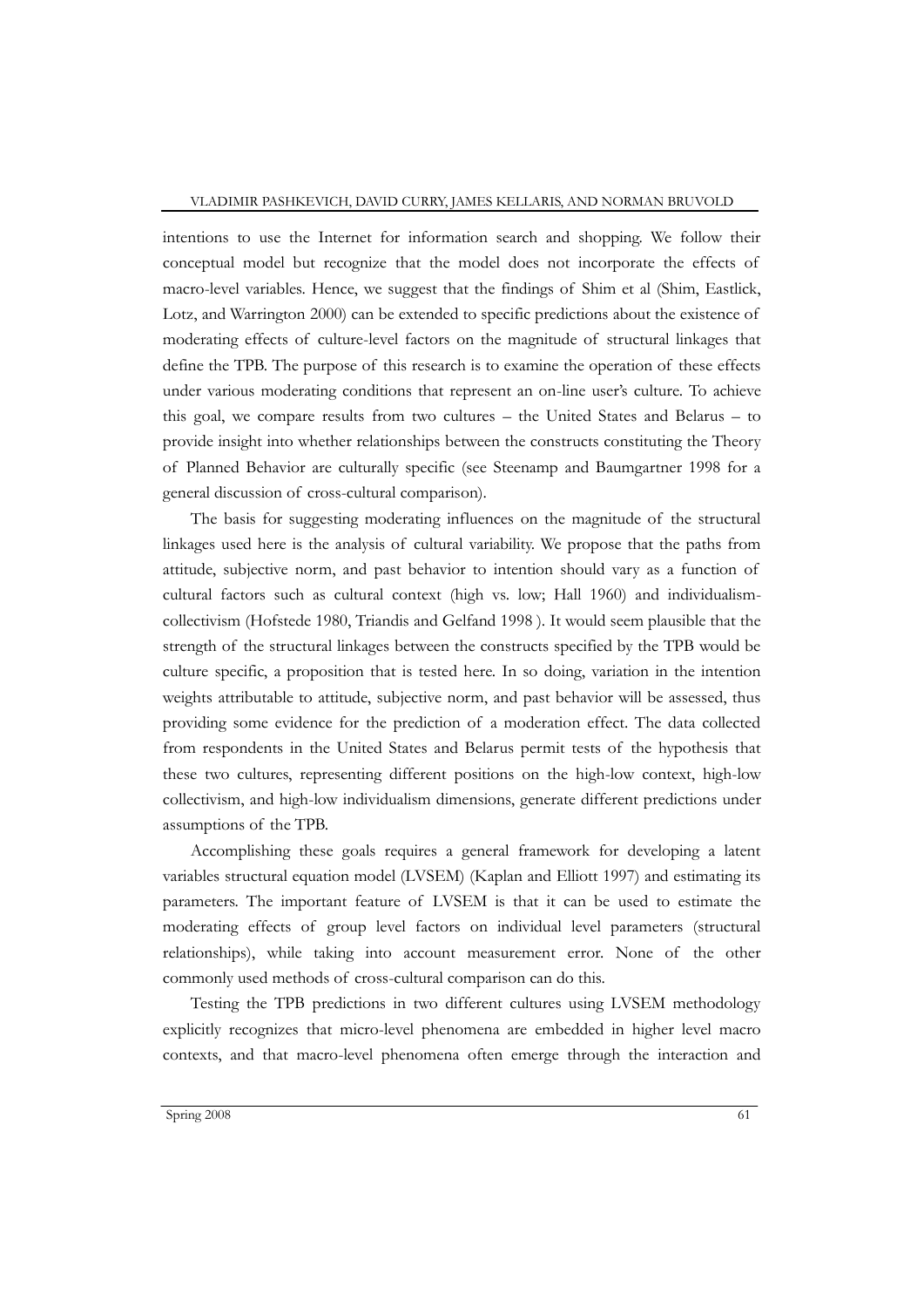dynamics of lower level micro elements (Klein and Kozlowski 2000). Figure 1 illustrates some of the potential inter- and intra-level relationships possible (MacKenzie 2001).





Next, we establish a basic theoretical framework for the model that will be tested in the empirical part of the paper**.** 

### **THEORETICAL CONSIDERATIONS**

The advantage of a general theory of social behavior is that it can serve as an organizing framework for research on any given behavior (Early and Randel 1997). In addition, as theoretical advances are made, these advances can be readily translated into the applied domain. The primary disadvantage of a general theory of behavior is that it may omit important domain - or population-specific - variables that can explain behavior over and above the constructs within the theory. Any analysis of social behavior benefits from the use of a general theory of behavior that evolves from sound socio-psychological research traditions, as long as such application is coupled with the analysis and integration of relevant domain-specific variables and population/culture specific variables (Cialdini 1993). Models of social behavior often use explanatory variables that are relatively specific and directly tied to the behavior in question (e.g., beliefs about the advantages and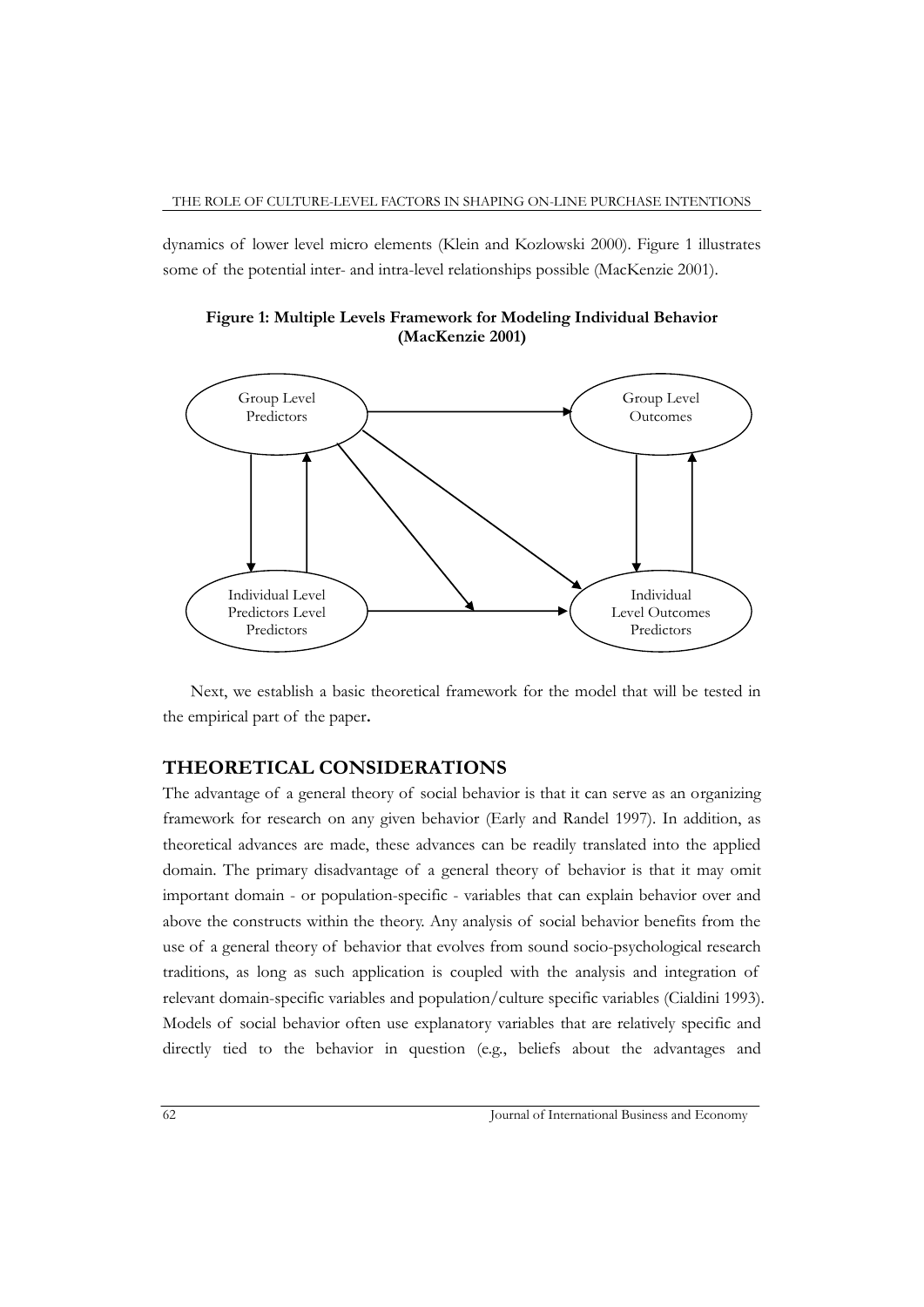disadvantages of performing the behavior) or constructs that are more general and that serve as more distal behavioral determinants (social class, personality, subculture, culture).

There are numerous examples of models that attempt to explain the behavior of diverse groups. In social and consumer psychology, some of the more popular models include Fishbein "s theory of reasoned action (Ajzen and Fishbein 1980) and Triandis et al.'s (1972) theory of subjective culture.

Fishbein"s theory of reasoned action has been evaluated in hundreds of domains, including the analysis of such diverse behaviors as contraceptive use, eating habits, voting behavior, and smoking. Typically, researchers in these applied domains use the constructs specified by the theory and then augment the analysis by including domain- or populationspecific variables that may be predictive of behavior independent of the constructs emphasized by Fishbein. Continuing in the tradition of investigating the effects of qualitatively different types of antecedents on planned behavior, Shim et al. (Shim, Eastlick, Lotz, and Warrington 2000) explored the differential effects of constructs specified in the TPB and factors specific to the Internet shopping environment. Shim et al. (2000) suggested including Internet environment-specific factors in the model to enhance its ability to predict consumers" intentions. The following domain-specific factors were included: the attitude toward security, product guarantees, safety, privacy, attitude toward the social and recreational aspects of shopping, attitude toward an opportunity to save time when shopping on-line, and overall experience and familiarity with on-line shopping.

The purpose of the current work is to explore the extent to which the relationships between the constructs in the model proposed by Shim et al. (2000) are culture specific. In order to accomplish this goal, we draw specific hypotheses regarding how cultural factors may influence the magnitude of the relationships between antecedents and dependent variables specified in Shim"s model. We propose two macro-level variables-moderators that are very likely to be the population specific variables that can explain on-line consumer behavior over and above the constructs within the Theory of Planned Behavior. These are the individualism/collectivism construct and the cultural context construct. In this study, we link these constructs used to describe culture to the individual level variables of the Theory of Planned Behavior adopted for the analysis and prediction of on-line shopping behavior.

Next, we examine several theoretical frameworks that conceptualize cross-cultural variability as well as the variability within a culture. Individualism/collectivism is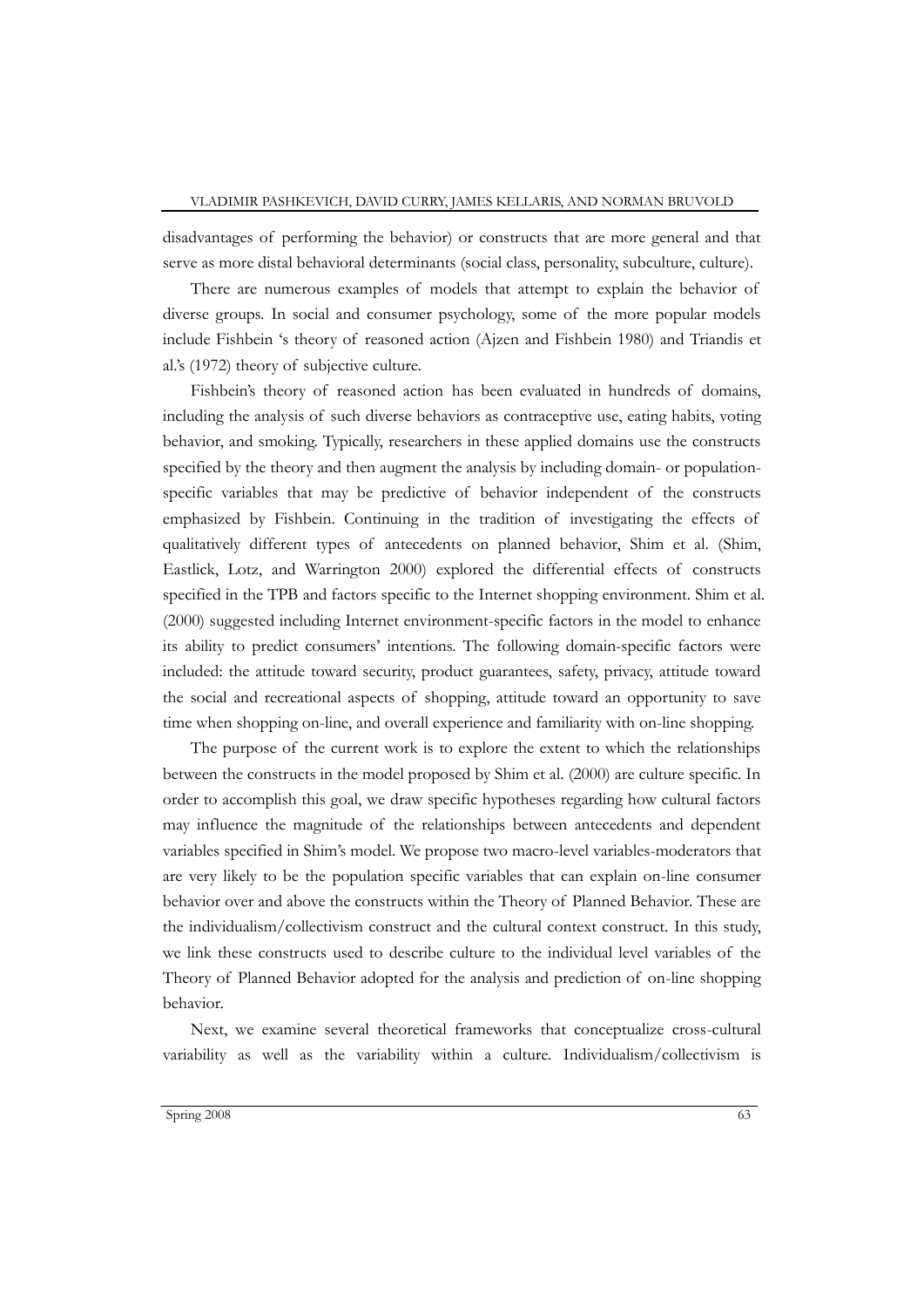considered a core dimension of cultural variability (Han and Shavitt 1994, Hofstede 1980, Kim 1994, Smith and Bond 1998). The literature on cultural variability refers to embers of individualistic societies as individuals who tend to define the self as autonomous and independent from groups, whereas in collectivistic societies the self is defined more in terms of group membership (Kim 1994). Differences are also found in the relationship between personal goals and group goals. On the one hand, personal goals tend to be distinct from the group goals in an individualistic society and prioritized above the group goals. On the other hand, in a collectivistic culture, personal goals and communal goals are more closely related and, when discrepant, the former are subordinated to the latter (Triandis 1995, 1996). In individualistic nations, attitudes typically take precedence over norms as determinants of social behavior, whereas the opposite is true in collectivistic nations.

Triandis and Gelfand (1998) has elaborated a broader conceptualization of the collectivism-individualism dimension. He emphasizes more strongly than Hofstede (1980) the idea that individualism entails giving priority to personal goals over the goals of the ingroup, whereas collectivism entails giving priority to in-group goals over personal goals.

Further, Triandis (1994, 1995) suggested that there are four distinct types of individualism and collectivism (a) horizontal individualism involves high individual freedom and equality, (b) vertical individualism emphasizes independence but also displays power and status differences among individuals; (c) horizontal collectivism involves interdependence and equality; and (d) vertical collectivism involves interdependence and significant power differences among individuals.

The first type suggested by Triandis, horizontal individualism, involves a self-focused action orientation and interpersonal exchanges in which the other"s identity, status, and power are not significant components of interaction. Vertical individualism, on the other hand, involves interactions in which the actor-target (e.g., role and status differences) is important in the exchange. A third dimension, horizontal collectivism, involves otheroriented, interdependent exchanges toward generalized others, with little emphasis on status differences. Finally, vertical collectivism involves other-oriented exchanges in which the particular, actor-targeted relationship is typically of importance. Thus, role difference in power and status are likely to play a substantial role in determining the tone of the interaction in this case.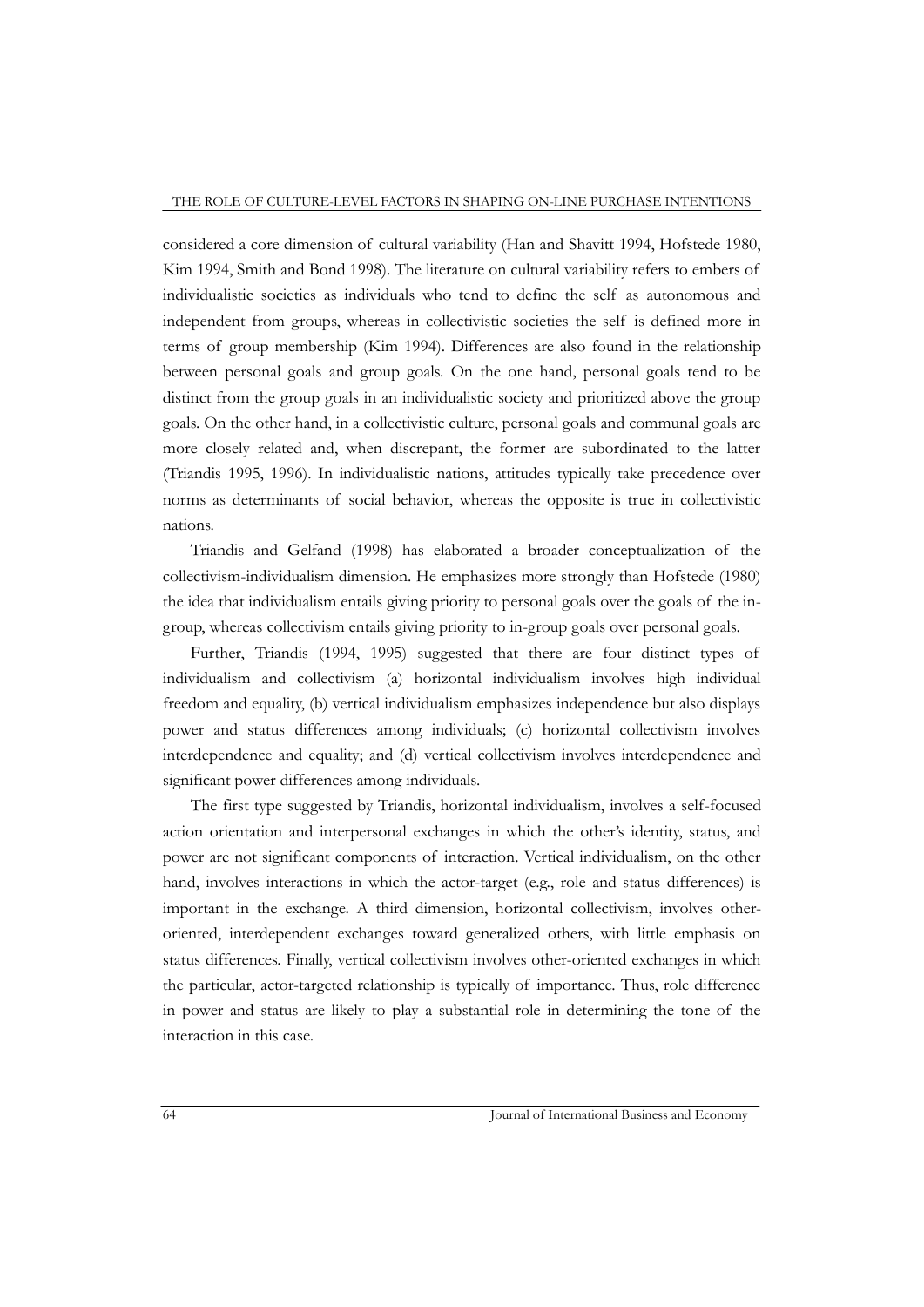Another investigation into the cultural determinants of individual behavior is the work of Markus and Kitayama (1991) who suggest that North Americans possess a model of the self as fundamentally independent. Such individuals desire a sense of autonomy and seek to express their internal attributes to establish their distinctiveness from others in their environment. For Americans, then, it is important to be consistent with what one has done in the past to establish one's own stable internal attributes. Consequently, making a choice provides an opportunity to display one's preferences, express one's internal attributes, assert one"s autonomy, and fulfill the goal of being unique. Thus, for Americans, internal consistency and personal agency may be deeply intertwined with their sense of self-identity.

Now consider a different cultural context – one in which the members possess a more interdependent model of the self. In contrast to American individualists, Markus and Kitayama (1991) theorize that members of more interdependent cultures (most non-Western cultures) strive for interconnectedness and belonging with their social ingroups by maintaining harmony and endeavoring to fulfill the wishes of their social ingroups (De Vos 1985, Hsu 1985, Miller 1988, Shweder and Bourne 1984, Triandis et al. 1993, Triandis 1995). Moreover, because the superordinate goal for interdependent selves is to strive for interconnectedness, they possess a more malleable self identity across contexts, suggesting that how they behaved in the past may not be an accurate reflection of their current or future preferences. For such individuals, the exercise of personal choice may be considerably less significant. Internal consistency is not as relevant for members of more interdependent cultures. Specifically, collectivists may be less committed to their previously stated preferences because there is no expectation for past preferences to be reflected in current ones. For example, Cialdini et al. (2001) found that it was not the nation of origin, but the extent to which persons are individualistic or collectivistic, that moderates the likelihood of those persons being influenced by the past deeds. Drawing once more on the theory of Markus and Kitayama (1991), one might argue that people possessing interdependent self-models will be more receptive to the imposition of others" attitudes when making judgments about personal attitudes and behaviors. Because interdependent selves strive not for autonomy and interdependence, but rather interconnectedness, they might actually prefer the choices selected by others, especially if the social context enables fulfilling the superordinate cultural goal of belonging.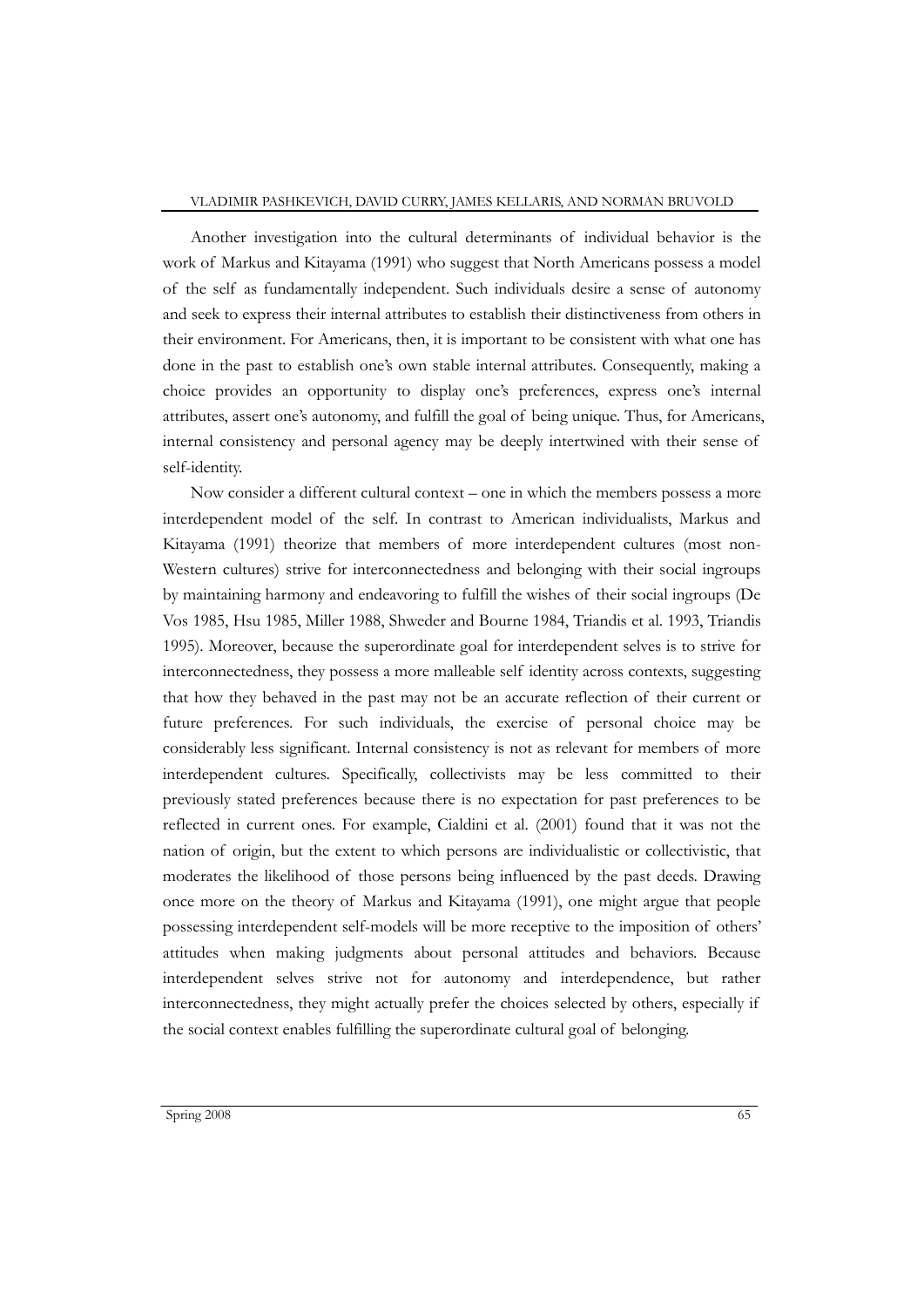#### THE ROLE OF CULTURE-LEVEL FACTORS IN SHAPING ON-LINE PURCHASE INTENTIONS

The study by Cialdini et al. (2001) on social proof provides some initial insights into this phenomenon. Building on their previous research, and his colleagues surveyed the willingness of Euro-Americans and Polish participants to fill a questionnaire when considering the prior compliance rates among their peers. Social proof was shown to be a more powerful compliance technique in Poland than in the United States. Drawing on the cultural analysis of Markus and Kitayama (1991), one may expect members of more collectivist cultures to be less influenced by their personal histories. According to Markus and Kitayama (1991), although personal agency and internal consistency are essential systems of the self-concept of American individualists, it may be less relevant to the selfconcept of members of more collectivist cultures.

Next, we examine another investigation into the cultural determinants of individual behavior. Many scholars outside of marketing and consumer research agree that cultural context is an important topic for study. Cultural context has been the focus of numerous works over the past several decades and has been identified by a number of scholars as a pivotal attribute of cross-cultural variability. Indeed, the distinction high-context/lowcontext communication is useful for understanding the differences between cultures with respect to verbal and nonverbal communication, direct versus indirect advertising, and the use of symbols versus facts and data. For example, Hall (1984) distinguishes cultures according to the degree of context in their communication systems. In a high-context communication or message, most of the information is either part of the context or internalized in the person; very little is made explicit as part of the message. The information in a low-context message is carried in the explicit code of the message. In general, high context communication is economical, fast and efficient. However, time must be devoted to programming. If this programming doesn"t take place, the communication is incomplete. Generally, high-context cultures are more predictable, but only if one is familiar with the system. Low-context cultures are characterized by explicit verbal messages. Effective verbal communication is expected to be explicit, direct, and unambiguous. Low-context cultures demonstrate high value and positive attitudes toward words.

In summary, two major research streams in social psychology have investigated the effects of: (a) one's own behavior – especially freely enacted deeds – on subsequent attitudes and behavior, and (b) other people"s behaviors on individuals" subsequent attitudes and behaviors (Adamopoulos and Kashima 1999, Eagly and Chaiken 1993).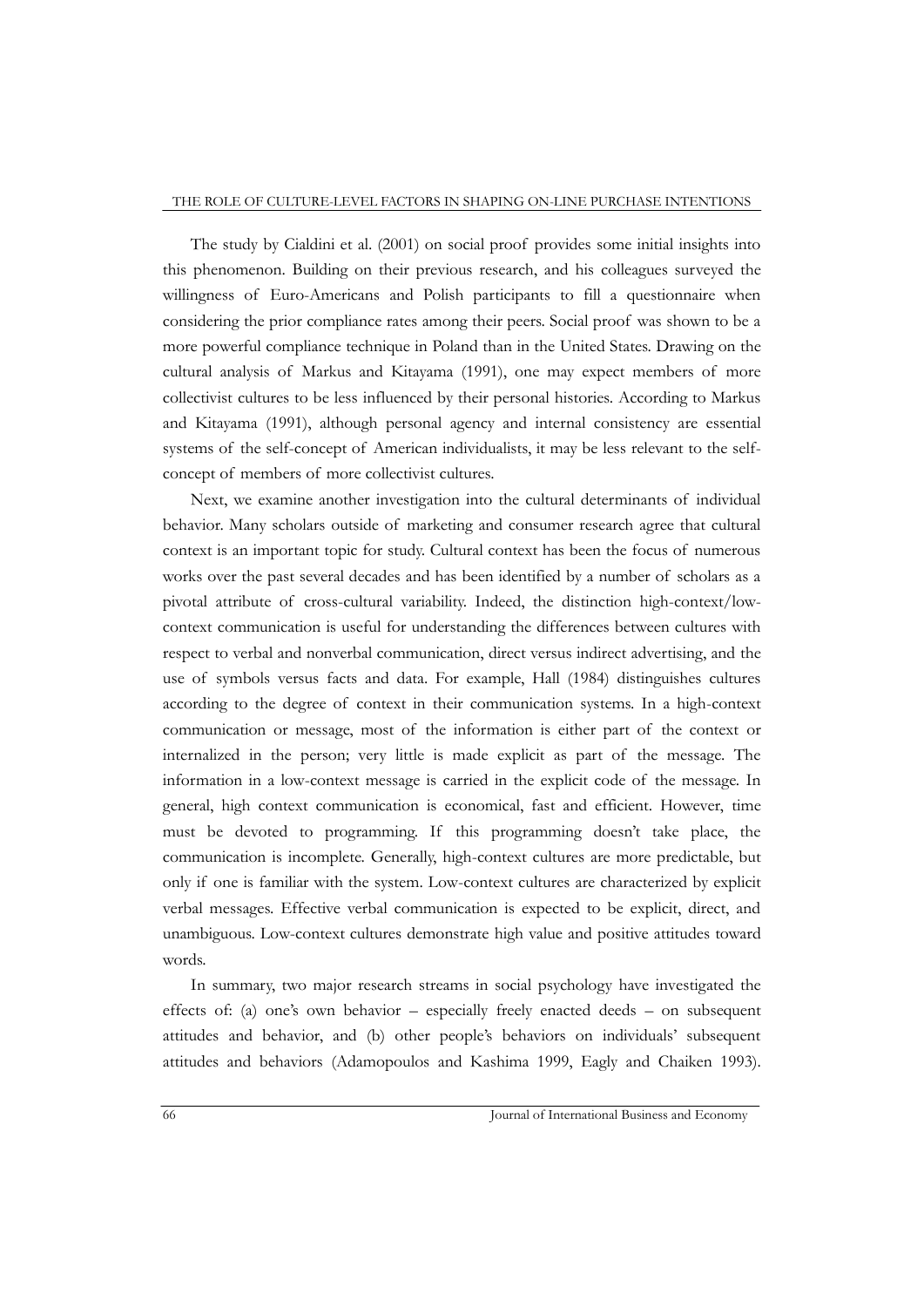Recent findings reviewed here suggest that the relative impact of one"s own behavior and the behavior of others are moderated by cultural differences in individualism/collectivism. Individualists tend to be more influenced by their own behavior relative to collectivists, whereas collectivists are more influenced by other people's behavior relative to individualists, especially those exhibited by people who are close to the target individual.

We develop our discussion of the macro level cultural variables and the process model of on-line consumer behavior subsequently. Previous research has established that cultural forces influence a number of market-related behaviors, underscoring their importance to consumer researchers who seek to integrate effects of cultural and individual influences (Bagozzi, Wong, Abe, and Bergami 2000). To this end, we generate theoretical predictions relating the constructs conceptualizing the culture and the constructs of the TPB to consumer on-line behaviors.

### **DEVELOPMENT OF HYPOTHESES**

We suggest that on-line behavioral intentions would be best modeled by accounting for the interaction between attitudes, normative pressures and past experience, on the one hand, and cultural factors, on the other hand. In this research, we tested a model of these relationships explicitly using consumer culture relevant macro variables and hypothesizing their moderating effect on the magnitude of the relationships between social norms, attitudes, past behaviors as well as behavioral intentions.

## **Individualsim-collectivism orientation and relative effect of attitudes and social norms on on-line behavioral intention (Hypothesis 1)**

Prior studies demonstrate that the dominant cultural orientation affects the relative impact of attitudes, social norms and past behaviors on fast food restaurant patronage decisions (e.g., Bagozzi, Wong, Abe, and Bergami 2000). The fundamental premise of the current research is that cultural orientation leads to the differential impact of subjective norms, attitudes and past behavior on on-line consumer behavior. Attitudes held by consumers in individualistic societies are perceived to be more concrete and potent predictors of behavioral intentions and hence more powerful antecedents of on-line consumer behavior than attitudes toward on-line shopping held by consumers in collectivistic societies where they are conceptualized to be more unstable and abstract. In individualistic societies, consumers tend to define the self as autonomous and independent from groups, and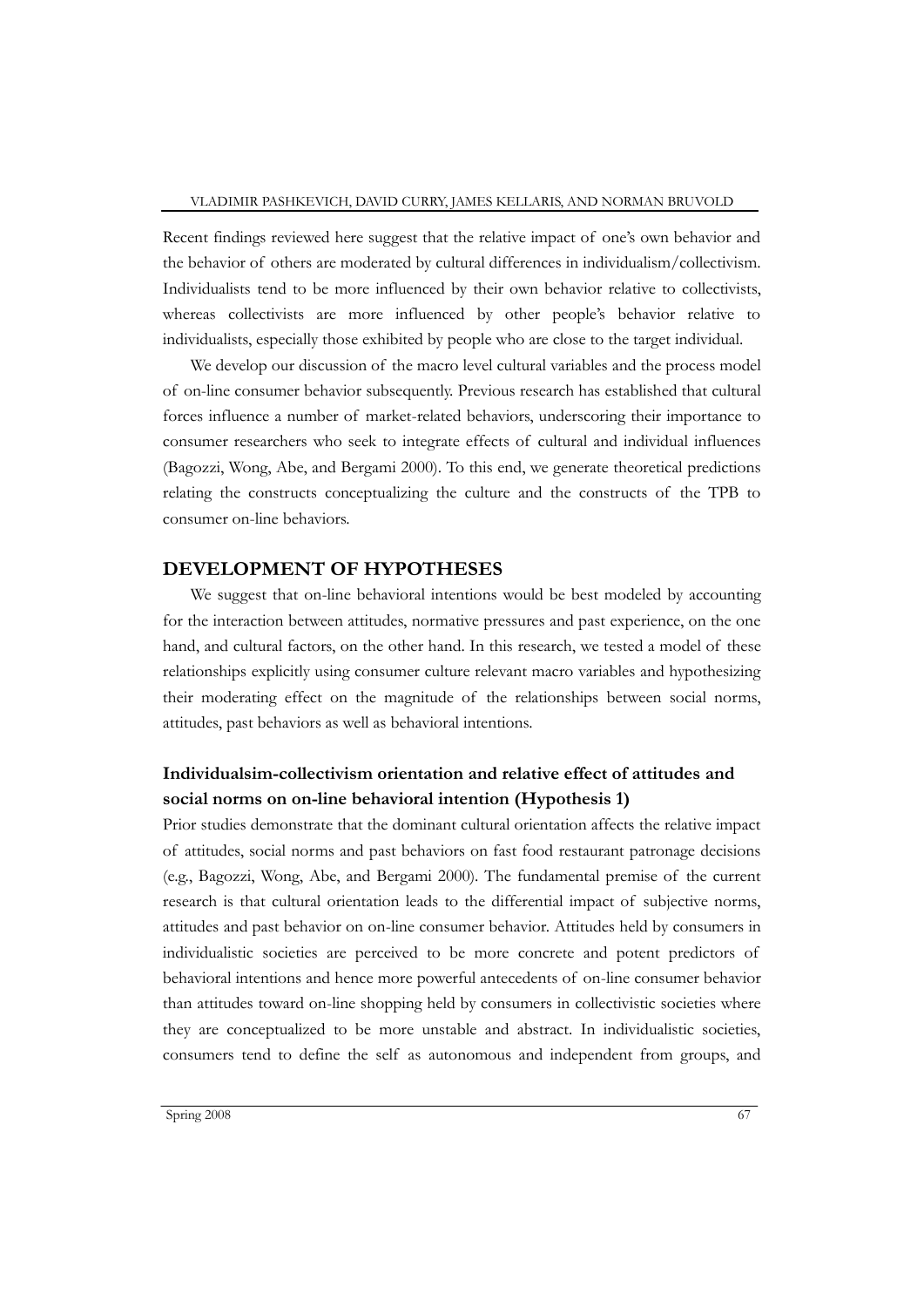social norms are weaker predictors of behavioral intentions. In contrast, behavioral intentions of consumers from predominantly collectivistic societies, in which the self is defined mostly through the relationships with in-group members, are strongly affected by social norms (see Figure 1). This is the fundamental cultural-psychological underpinning of our framework, and we begin by looking at how cultural orientation affects consumers" behavioral shopping intentions in the Internet context. Thus, our baseline hypothesis is:

*Hypothesis 1: Cultural orientation will affect the relative impact of attitudes and social norms on intentions to purchase and do information search on-line such that consumer intentions are affected predominantly by social norms in collectivistic societies and by attitudes in individualistic societies.* 

## **Moderating role of cultural context on the relative effect of attitudes and social norms on on-line behavioral intentions (Hypothesis 2)**

Individualism-collectivism is only one aspect of cross-cultural variability, and our discussion of the literature in the previous chapter suggests that other dimensions of cross-cultural variability should also result in distinct predictions of on-line behavior under the Theory of Planned Behavior. Empirical tests of Hofstede's framework have thus far focused largely on the individualism/collectivism dimension of cross-cultural variability. Further, it has not been explored how other dimensions of cross-cultural variability function interactively with the constructs of the Theory of Planned Behavior. In this research, we include in our analysis one more dimension of cross-cultural variability - culture context - and examine its interactions with the antecedents of behavioral intentions specified in the TPB (i.e., attitudes, social norms and past behavior). We selected this specific dimension of cross-cultural variability not only because it enriches our theoretical understanding of different manifestations of cultural variability but also because it has important implications for marketing communication. A robust finding that has been replicated in various cultures is that people in high-context cultures value interpersonal relationships and many cultural and interpersonal stimuli may be needed to accomplish the task of persuading people to try a new product (Hall 1976). In low-context cultures, written mass communications, including precise copy, often play key roles in persuading people to try a new product. Thus, in general, communication with other consumers, often subtle and indirect, is a more powerful predictor of behavior in high-context cultures, even in situations that require careful cost-benefit analysis and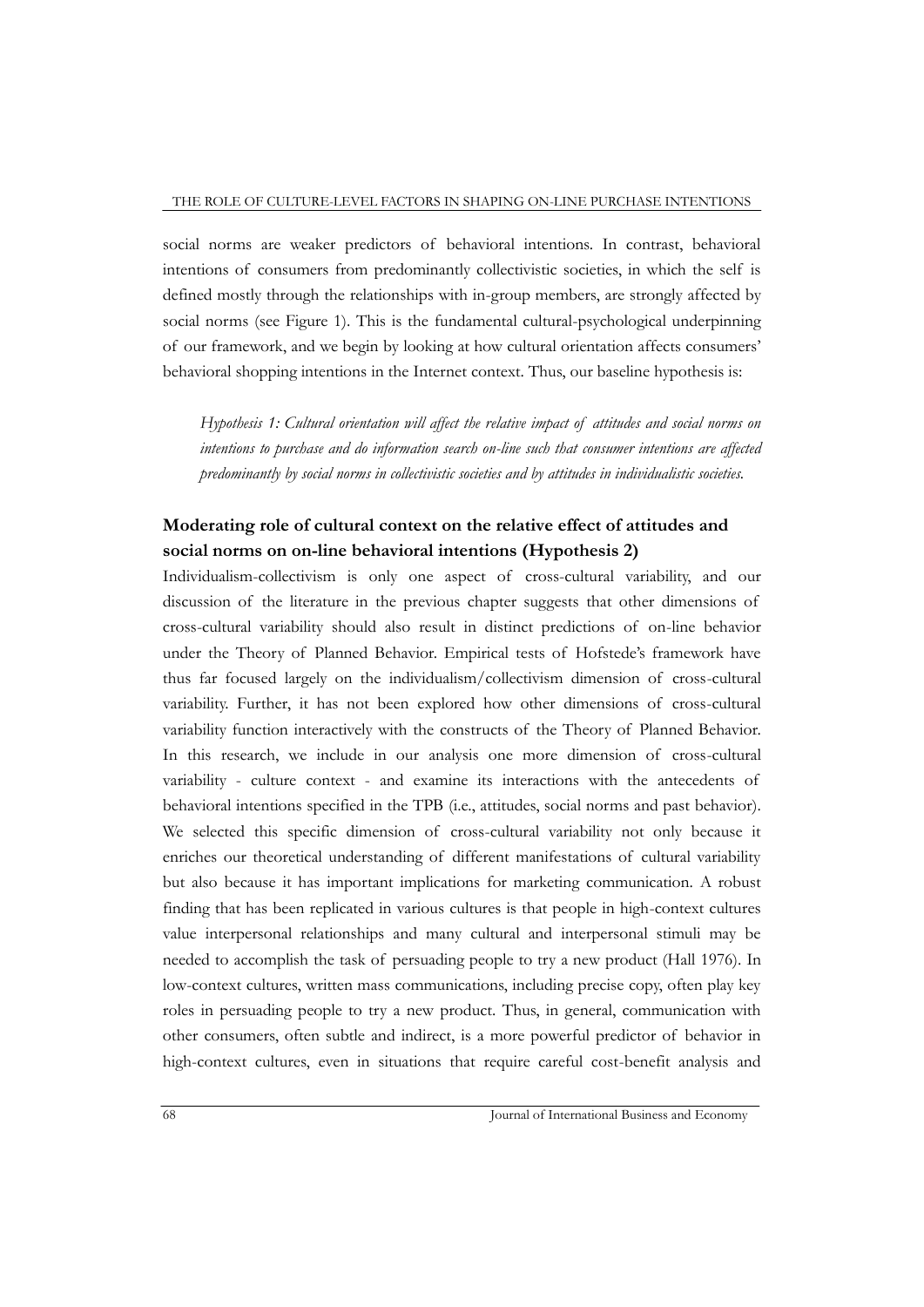independent judgment (Rogers and Shoemaker 1971). The perceived high importance of relationships and nonverbal communication leads to social influence effects such that one perceives oneself as less prone to be involved in behaviors that are driven mostly by personal attitudes. This social influence manifests itself when behavior of a consumer is influenced mostly by the members of his/her reference group. In a similar vein, third person communication and persuasive messages from reference group members have a greater effect on consumers" behavioral intentions than persuasive communication from commercial and "official" sources. Therefore, effective marketing communication is predicated on tailoring product and service strategies as well as marketing communication program strategies so that the negative consequences of the incongruence between the marketing strategy and predominant culture can be avoided. At the theoretical level, we expect that a high context culture increases the relative effect of the social norms on behavioral intentions, thereby inhibiting the effect of attitudes toward a certain course of action. On the other hand, a low context culture works in the opposite direction to reduce the effect of social norms, thereby enhancing the effects of attitudes and cost-benefit analyses on the chosen behavior. Therefore, we expect cultural context to be a moderator of the effect of social norms and attitudes on behavioral intentions in on-line consumer behavior domain (see Figure 1):

*Hypothesis 2: Cultural context will moderate the relative effect of attitudes and social norms on consumers' on-line behavioral intentions, such that attitude is a stronger predictor of BI in the lowcontext culture than in the high-context culture and social norms are stronger predictors of on-line behavioral intentions in the high-context cultures than in the low-context cultures.* 

## **The moderating role of individualism-collectivism and cultural context on the relative effect of past behavior on behavioral intentions (Hypothesis 3)**

Understanding how consumers" behavioral intentions to shop or search for product information and service information on-line are affected by past behavior (e.g., Shim, Eastlick, Lotz and Warrington 2001) is crucial since behavioral intentions have been established to be necessary precursors to actual behavior. Therefore, having established how we expect individualism/collectivism and culture context to affect the magnitude of the relationships between social norms and attitudes, on the one hand, and behavioral intentions, on the other, we focus now on past behavior. In our research, we examine the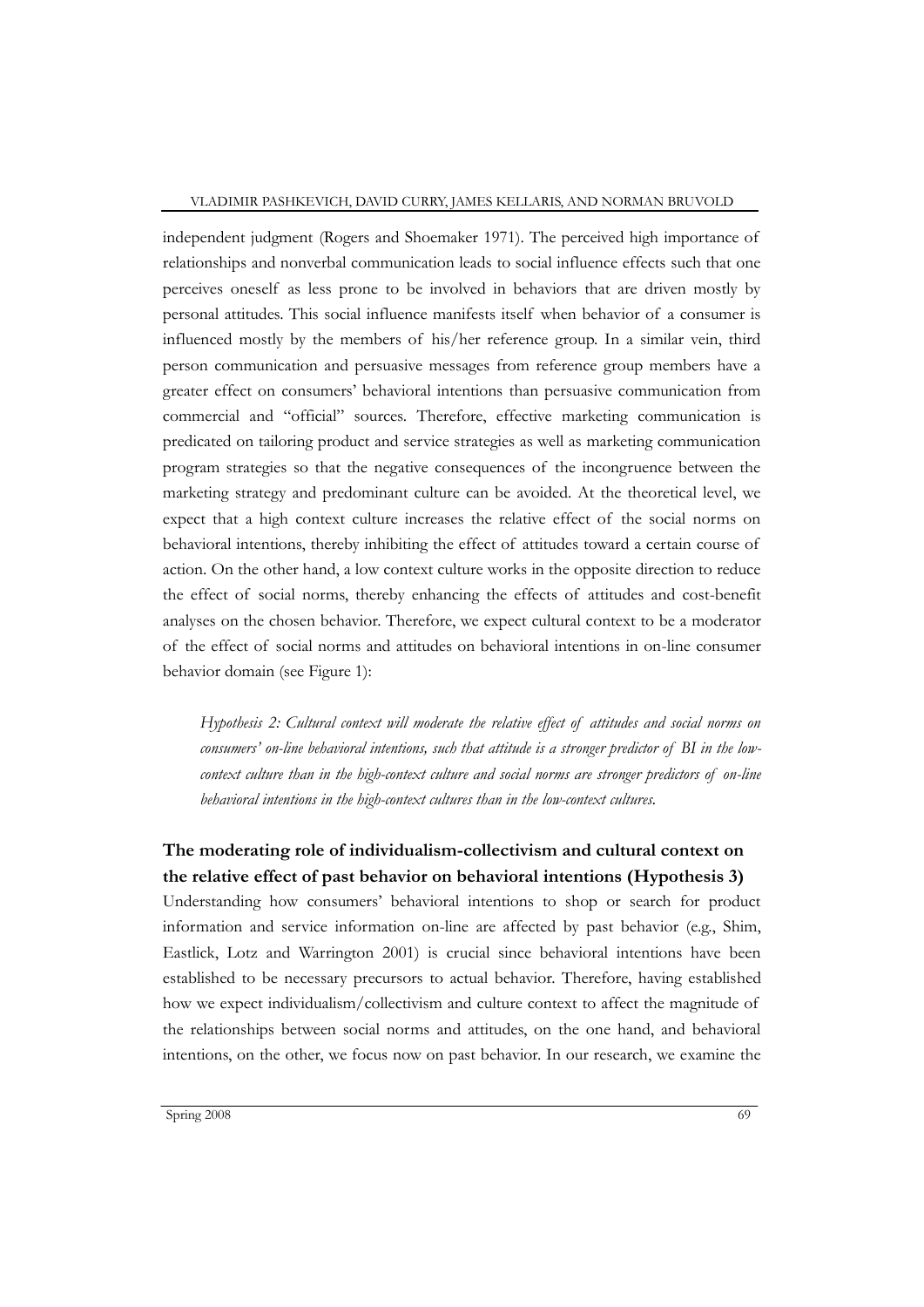effect of past behavior on behavioral intentions and assume that a direct effect of the prior experience on the actual future behavior is insignificant. In other words, the effect of experience on the actual behavior is mediated by behavioral predispositions. This assumption seems to be reasonable due to the complexity of the consumption domain that we focus on in this research. Indeed, shopping and searching for information on-line is not trivial: the behavior requires at least minimal deliberation. Therefore, actual on-line behavior is likely to be guided by consciously formed intentions rather than by the established habit that repeats into future behavior. The past behavior has a mediated effect on future responses through its impact on conscious intentions.

Future use of the Internet for the purpose of information search and purchasing products and services is likely to be a result of conscious intentions, partially shaped by consumer past experience. Past behavior can directly inform intentions for future responses through self-perception (Bem 1972), and cognitive consistency processes. Past behaviors also contribute to intentions by affecting attitudes, perceived normative pressure, and control. That is, the same self-perception and cognitive consistency processes may yield inferences about attitudes, normative pressure, and perceived control that are consistent with past experience. Despite this widely accepted conceptualization, we model a past behavior as a variable predicting intentions in its own right and not because it forms the basis for favorable or unfavorable attitudes toward the behavior or because it affects judgments of perceived control. Past behavior can have an inertia effect on the future behavior: it can lead to the formation of on-line behavioral habits that help to reduce unnecessary information processing costs (Ouelette and Wood 1998). Specifically, according to economic search theory (Kohn and Shavell 1974), it may be suboptimal to consider all available alternatives due to processing costs, if an option that is considered is above some threshold. In this vain, we posit that previous experience with using the Internet influences consumers" perceived difficulty and attractiveness of shopping on-line. Moreover, the strength of the link between past behavior and behavioral intentions varies as a function of culture context and individualism/collectivism. When viewing shopping and product information search on-line, the behavioral intention can be defined as an overall predisposition to engage in the behavior; this predisposition is a function of attitudes, social norms, the magnitude of the perceived risk associated with on-line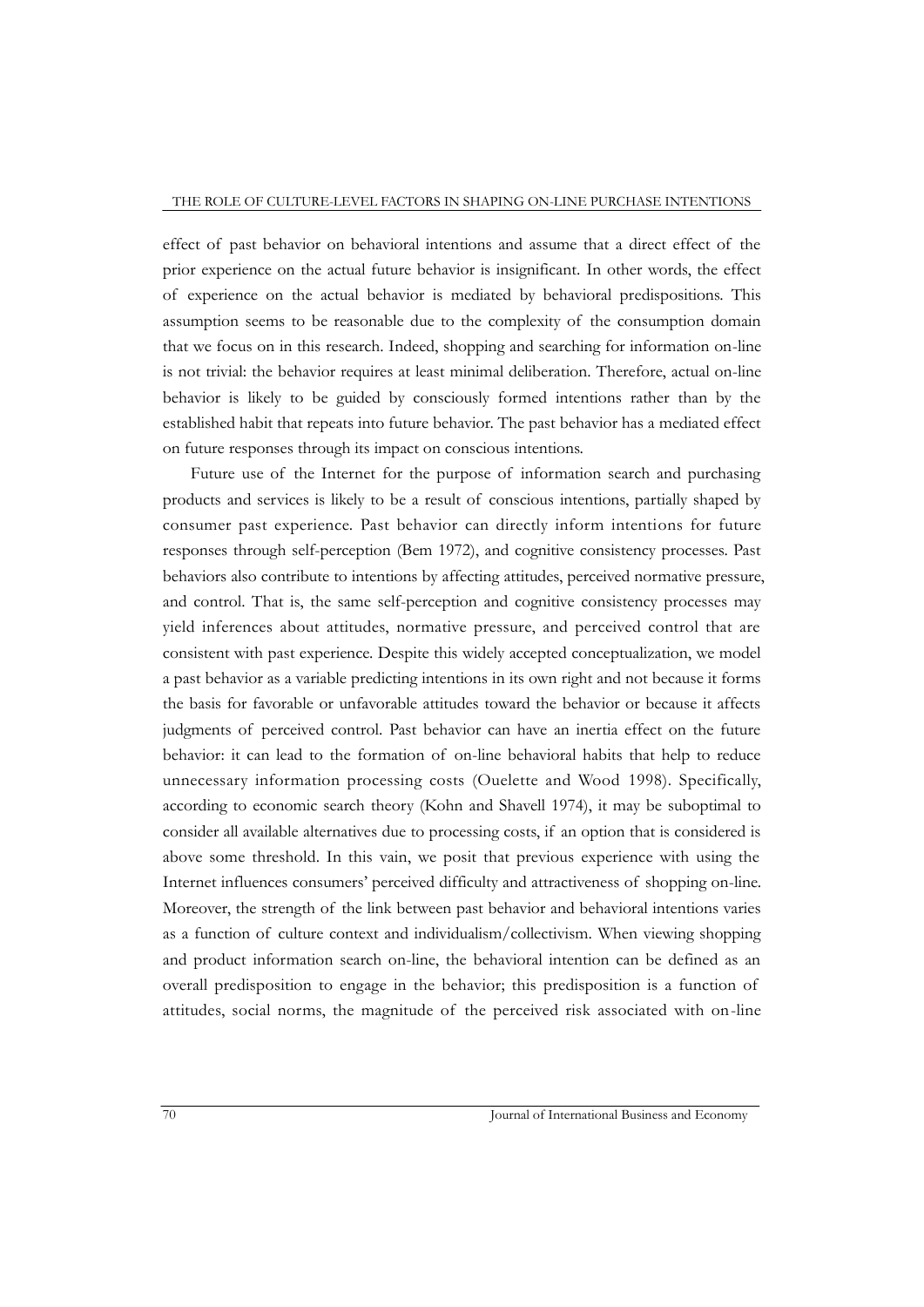

**Figure 2: Multiple Levels Framework Applied to Consumer Behavior On-line**

shopping, and the perceived ability to mitigate any negative consequences of on-line shopping. If, as per results of the work by Markus and Kitayama (1991), for members of individualistic societies, it is important to be consistent with what one has done in the past to establish one's own stable internal attributes, it is reasonable to expect a stronger relative effect of the past behavior (PB) on the behavioral intention (BI) in the low context and individualistic cultures: collectivism and high context increase the magnitude of the link between PB and IB. In other words, in the low-context cultures, the past use of the Internet in consumption domain makes the intention to use it again for shopping and information search strong enough to predispose consumers to engage in actual shopping regardless of a presence or a lack of presence of a normative pressure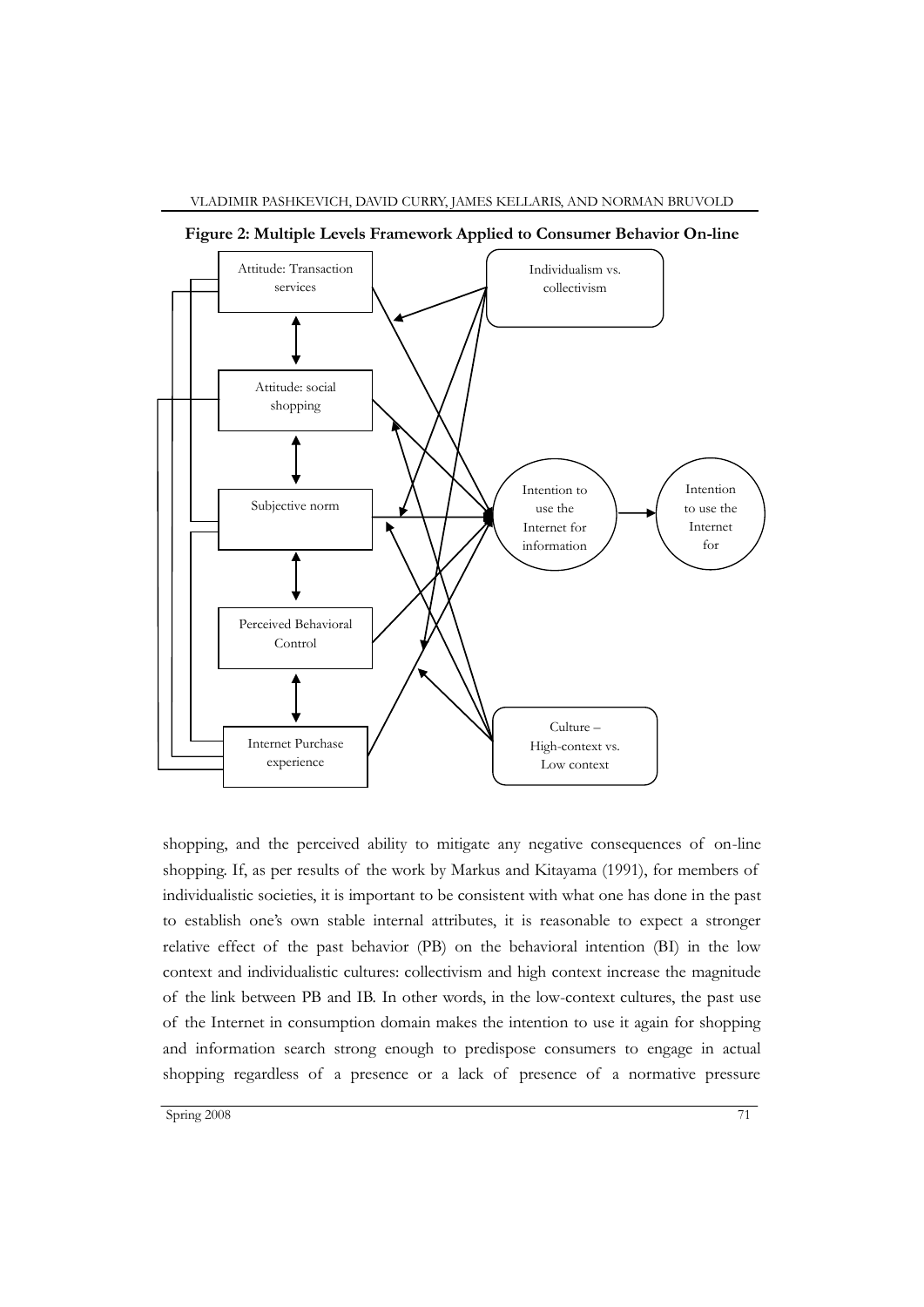promoting such activity. On the other hand, in the high-context culture, where the way individuals behaved in the past may not be an accurate prediction of their current or future predispositions (Markus and Kitayama 1991), past experience with Internet shopping should not result in stronger future intentions (see Figure 1). This seems to be a reasonable prediction due to the lower level of desire for internal consistency and lower priority given to the exercise of personal choice observed in high context and collectivistic cultures. Thus:

*Hypothesis 3: Culture context and individualism-collectivism will moderate the effects of past behavior on behavioral intentions in the on-line consumption domain.*

*Hypothesis 3a: in the high context and collectivistic cultures, behavioral intentions to use Internet for the purpose of consumption will not be strongly affected by consumers' previous experience. In other words, they will not vary as a function of the past behavior; but*

*Hypothesis 3b: in the low context and individualistic cultures, behavioral intentions will be higher when consumers previously used Internet for the purpose of shopping and information search rather than when they did not have such experiences*

In the following section, we present the results of the empirical study that tests the three hypotheses delineated above.

## **METHODOLOGY AND FINDINGS**

First, we advanced a valid scale that measures consumers" perceptions of the magnitude of the culture context within their native culture. Second, we assessed the psychometric properties of the scales measuring Individualism and Collectivism in the United States and Belarus. When the psychometric properties of the English version of these scales were reported in the literature, no such assessment of the Russian version of the scales was performed. Third, we demonstrated the adequate psychometric properties of the scales used to measure the constructs composing the enhanced model representing the Theory of Planned Behavior and estimate the SEM representing the TPB. Finally, we tested the hypotheses formulated in the previous chapter. We provided evidence supporting the hypothesized stronger and significant effect of past behavior on the intention to use Internet for information search and shopping. Also, we provided evidence suggesting that we should reject the hypotheses stating that there is a significant difference between two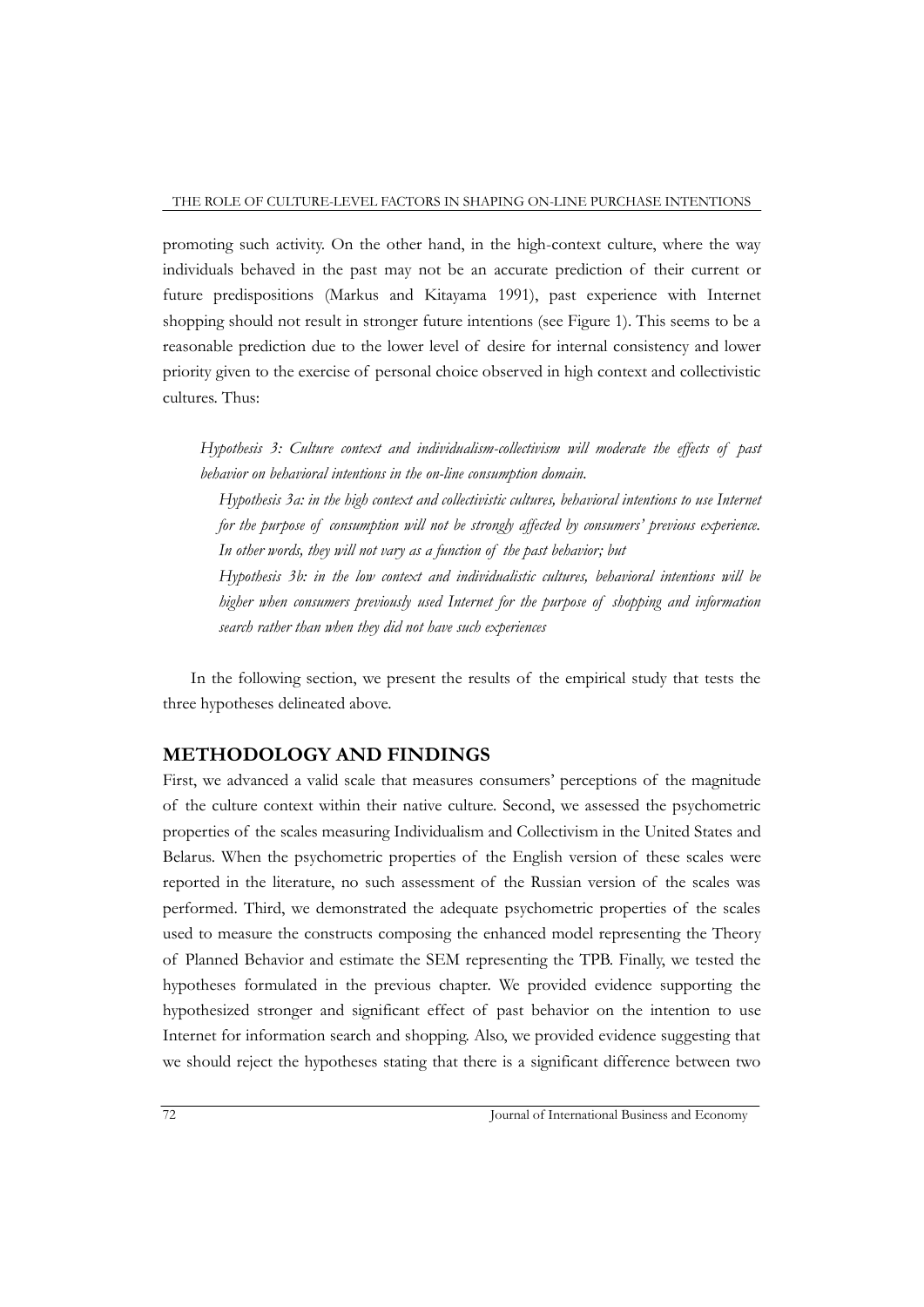cultures in terms of predictive power of the attitudes and social norms regarding on-line shopping. All written materials were translated into Russian by a bilingual, native Russian speaker and were reviewed and validated by a second bilingual native Russian speaker. The items were translated in accordance with the recommendations of Brislin (1980).

#### **Study 1**

To develop a parsimonious yet representative scale of the strength of consumers" perception of the presence of characteristics of high culture context in their countries, we followed the procedures for the formative scale development advocated by Diamantopoulos and Winklhofer (2001). Our first goal was to identify a set of items designed to tap the construct of cultural context. To attain this objective, we created a scale composed of eight questions that were potentially relevant, based on the literature on culture context (Hall 1976, 1960). The following aspects of the culture context were measured with the composite scale: emphasis on non-verbal communication, preference for doing business with people who are known, importance of pre-transaction rituals, relative de-emphasis on time, de-emphasis on contractual or formal agreements, more emphasis on informal, personal agreements, and a lack of haste.

Second, we asked one hundred seventy-four students from a large Midwestern University and one hundred and sixty-six students at a large Belarusian University to rate their culture on several dimensions representing different aspects of the culture context. Respondents used a 7-point rating scale, ranging from 1 (strongly disagree) to 7 (strongly agree), to describe "the extent to which the following statements describe [their] typical feelings toward the culture." (see Table 1) The respondent received the survey containing among others - the items measuring cultural context, horizontal and vertical individualism, and horizontal and vertical collectivism.

When validating this measure, we drew on the guidelines suggested by Diamantopoulos and Winklhofer (2001), who contend that four issues are critical to successful index construction. Specifically, the content of the construct should be determined, indicators composing the index should be specified, a collinearity test should be run to eliminate any indicator that is a linear combination of other indicators, and the test of external validity should be performed. The content of the construct and the items were specified according to Hall"s (1984) conceptualization of culture context. Next, in order to test for the presence of multicollinearity, the items were subjected to a set of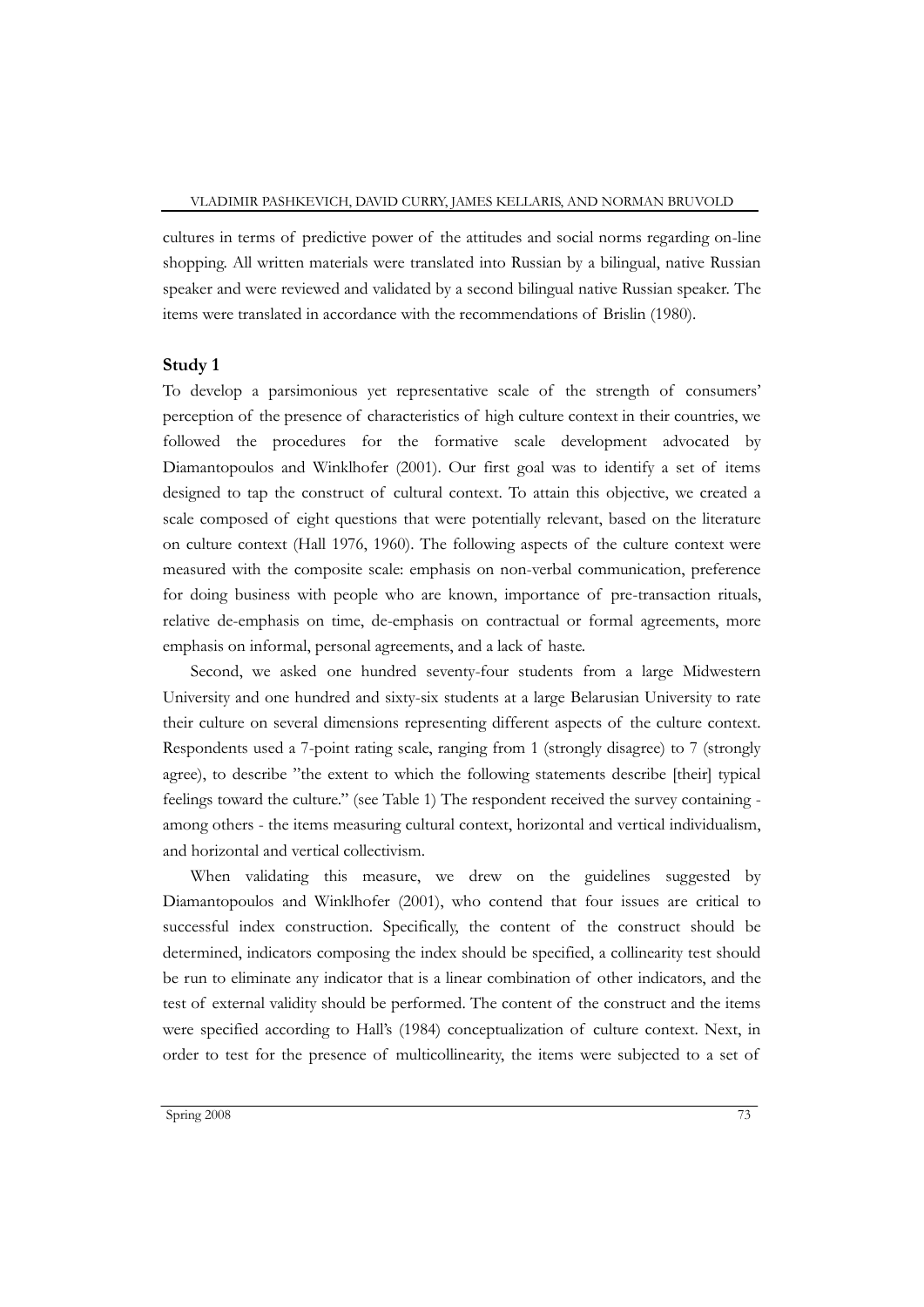regression analyses using one item at a time as a dependent variable. If a particular indicator is almost a perfect linear combination of the other indicators, it is likely to contain redundant information and, consequently, needs to be excluded from the set of indicators composing a formative model of the construct. Based on the analysis of VIFs (variance inflation factors) corresponding to each regression model, we concluded that there were no any multicollinearity in the set of items composing the cultural context scale (see Table 2). Indeed, VIFs were far below the cut-off threshold of 10. Therefore, all the items were retained for the initial inclusion in the formative measure of culture context.

|                                                                                                        | U.S. score | Directionality | <b>Belarus</b><br><b>Scores</b> | Significance |
|--------------------------------------------------------------------------------------------------------|------------|----------------|---------------------------------|--------------|
| Heavy emphasis on non-verbal<br>communication                                                          | 4.83       | Higher         | 4.17                            | .01          |
| Preference for doing business with<br>people who are known                                             | 4.64       | Higher         | 4.45                            | .296         |
| Existence of pre-transaction rituals                                                                   | 4.72       | higher         | 4.36                            | 0.06         |
| Relative de-emphasis on time                                                                           | 3.27       | lower          | 3.8                             | 0.02         |
| De-emphasis on contractual or<br>formal agreements, more emphasis<br>on informal, personal, agreements | 3.71       | lower          | 3.96                            | .141         |
| De-emphasis on the mass media as a<br>source of information about<br>electronic commerce               | 4.71       | Higher         | 3.9                             | 0.00         |
| Emphasis on the friends and relatives<br>as a source of information                                    | 4.33       | Lower          | 4.37                            | .738         |
| Lack of haste                                                                                          | 3.53       | lower          | 4.38                            | 0.00         |

**Table 1: Findings: Culture Context – US and Belarusian Samples**

In order to test for the external validity of the suggested measure, we constructed a nomological network based on the theoretical considerations discussed in the previous section. A theoretical analysis suggests that culture context should be significantly correlated with horizontal collectivism and not correlated with horizontal individualism, vertical individualism, and vertical collectivism. This test complies with Diamantopoulos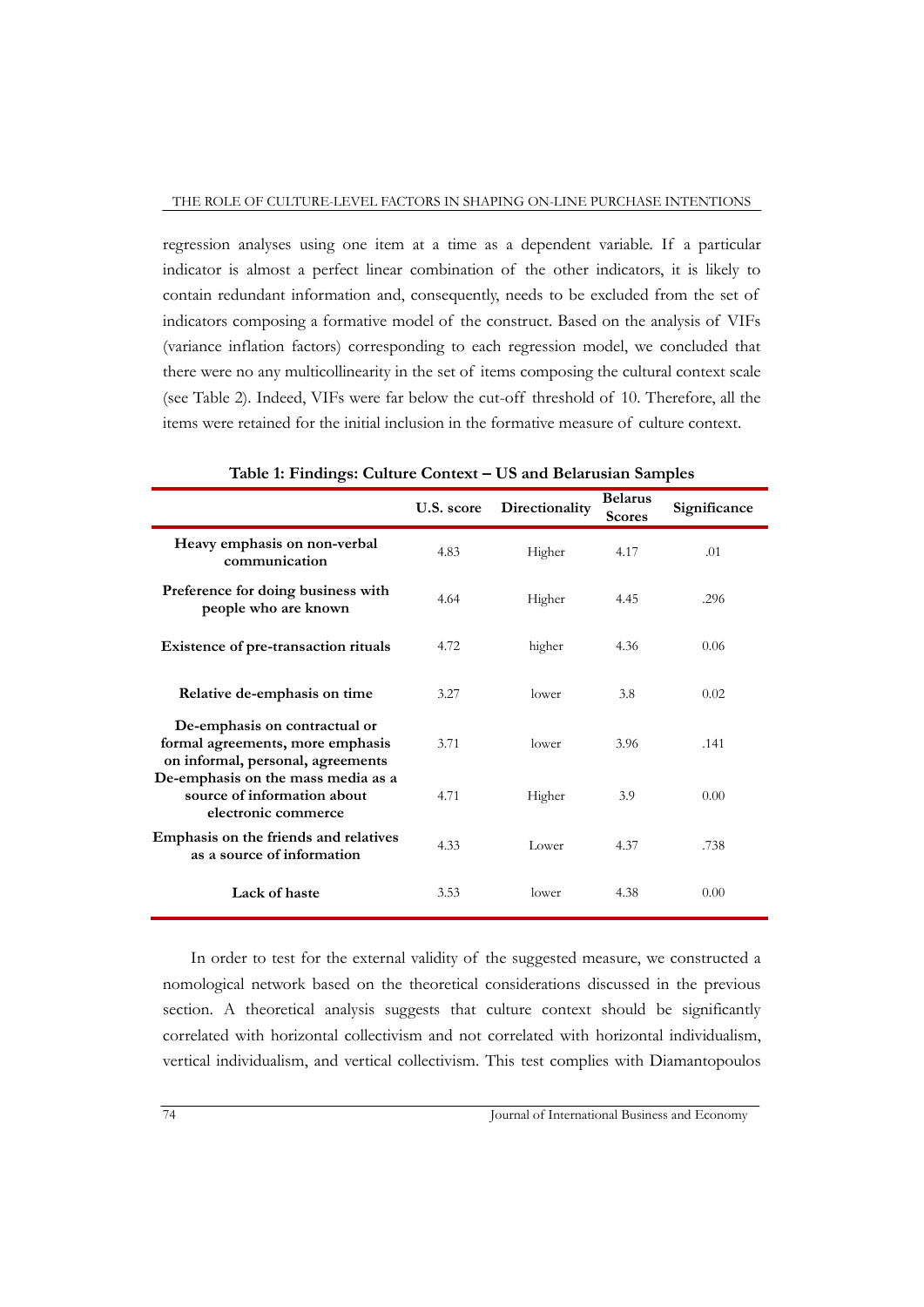and Winklhofer"s (2001) recommendations, according to which other constructs in the nomological network should be measured by means of reflective indicators (See Figure 3).

|        | R-square | Maximum VIF |
|--------|----------|-------------|
| Item 1 | 0.195    | 1.440       |
| Item 2 | 0.39     | 1.128       |
| Item 3 | 0.292    | 1.310       |
| Item 4 | 0.094    | 1.604       |
| Item 5 | 0.102    | 1.606       |
| Item 6 | 0.018    | 1.630       |
| Item 7 | 0.051    | 1.629       |
| Item 8 | 0.1      | 1.629       |

|  |  | Table 2: Indicators Collinearity |
|--|--|----------------------------------|
|--|--|----------------------------------|





The path coefficient between culture context and horizontal collectivism is significant and positive (2.07), while the path coefficients between culture context, on the one hand, and horizontal individualism (0.35, n.s.), vertical individualism (0.1, n.s.), and vertical collectivism (0.47, n.s.), on the other hand, are insignificant. Therefore, our findings within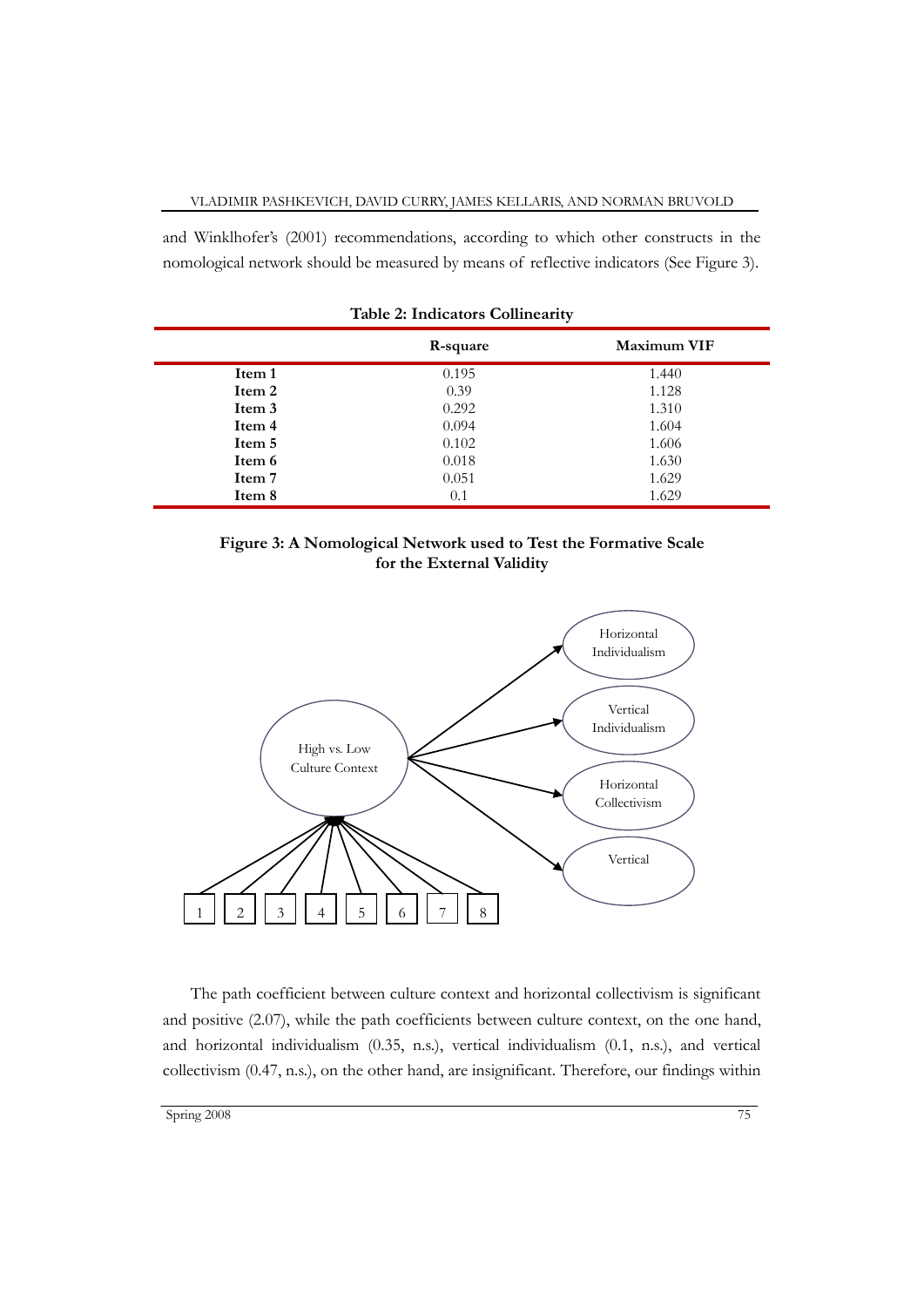Diamantopoulos and Winklhofer"s (2001) guidelines for index scale development suggest that proposed formative indicators compose a valid scale for measuring culture context.

#### **Study 2**

Study 2 was designed to confirm the stability of the vertical and horizontal Individualism and Collectivism scales (Rhee, Uleman, and Lee 1996) using different samples of respondents. It also assessed the relative position of two cultures – the USA and Belarus – on several dimensions underlying the cross cultural variability.

One hundred seventy-four undergraduates in several marketing classes at a large Midwestern University in the United States and one hundred and sixty-six students at a large university in Belarus were asked to think about their culture (to which they had some degree of emotional attachment) and to complete the four four–item scales representing four distinct dimensions of cross-cultural variability, vertical and horizontal individualism and collectivism, with their native culture in mind. Respondents indicated the extent to which each item described their native culture. These measures are multi-item Likert scales, ranging from 1 (strongly disagree) to 7 (strongly agree), wherein respondents rate the extent of their agreement concerning how they perceive their culture. After participants completed the questionnaires, they were thanked for their participation, debriefed, and dismissed.

#### *Results*

To assess the properties of the scales, we used structural equation modeling and conducted a set of confirmatory factor analyses corresponding to the measurement model according to which VI, VC, HC, and HI are independent constructs. The model showed that each path is positive and significant (see Table 3 and Table 4), suggesting that each indicator contributes to the corresponding HI, HC, VI, or VC construct directly.

The measurement properties of the scales are included in Table 5 and Table 6. The internal consistencies of scales reflecting cross-cultural variability (the four dimensions of collectivism and individualism) were good, with all Cronbach alpha scores at above 0.73 (the USA sample) and at above 0.65 (Belarus). The fit statistics of each model were subsequently examined to assess how well each of these four measurement models fits the data. In general, a GFI (general fit index) and an AGFI (adjusted general fit index) statistic of greater than 0.9 are considered adequate, with greater values being superior. For RMSR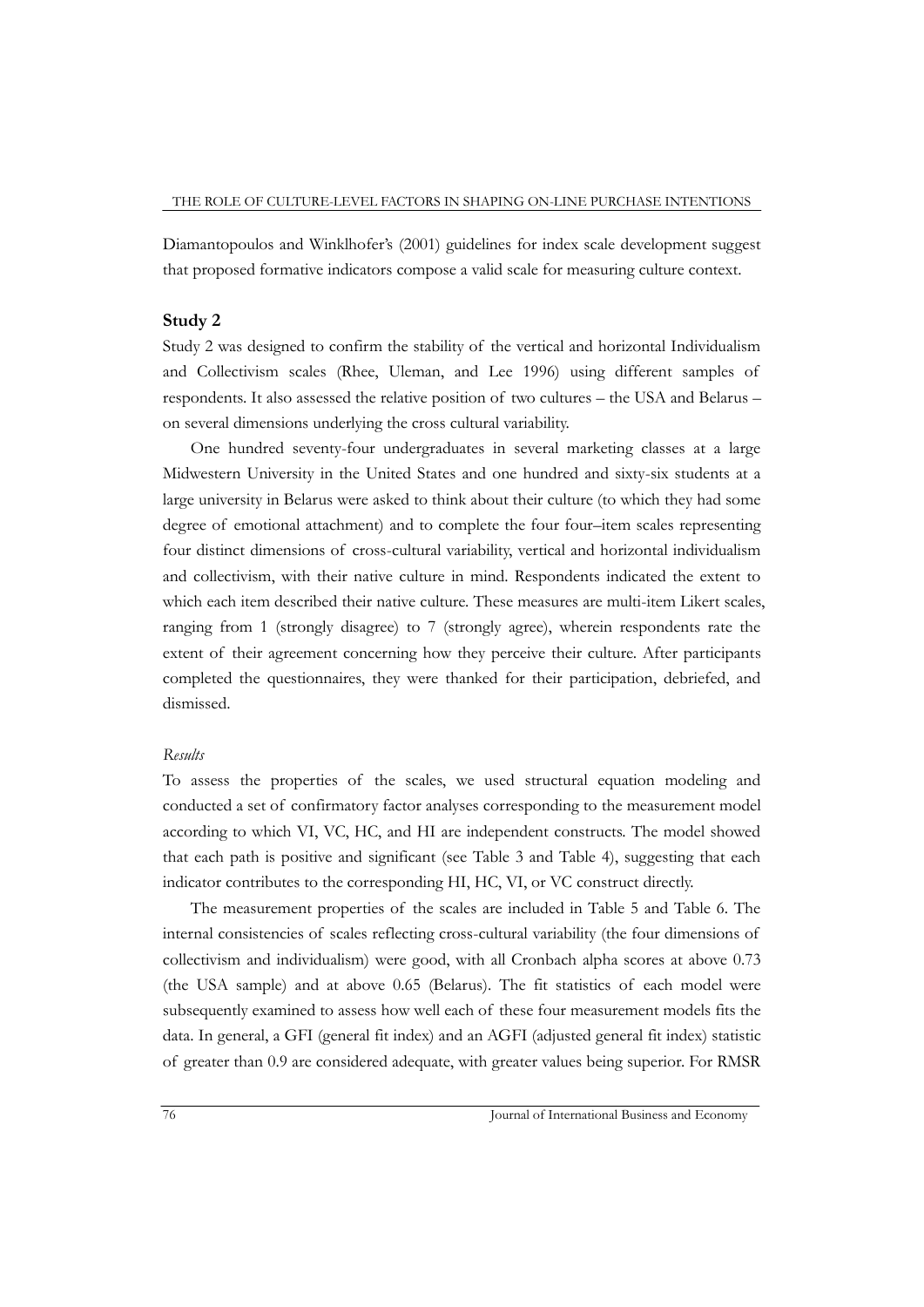statistics, lower values are superior, with the generally acceptable cutoff point being 0.05. An AVE (average variance extracted) statistic of more than 0.5 is considered adequate, with higher values being superior. According to these criteria, none of the four models are acceptable because at least one of the fit statistics doesn't meet the corresponding criteria specified above. The dissimilarities between the fit statistics obtained in our study and reported previously (Rhee, Uleman, and Lee 1996) suggest a relatively unstable underlying structure of the VI, VC, HI, and HC scales.

|                                               | Table 3: Maximum Likelihood Factor Loadings (USA) |  |  |
|-----------------------------------------------|---------------------------------------------------|--|--|
| Factor                                        | Loadings<br>of the corresponding scale items      |  |  |
| Attitude toward transactional services (ATTS) | .343, .229, .366, .483, .276                      |  |  |
| Attitude toward social shopping (ATSS)        | 0.453, 0.921, 0.928                               |  |  |
| Intention to use Internet for shopping (IUIS) | 0.537, 0.884, 0.851                               |  |  |
| Horizontal individualism (HI)                 | 0.805, 0.950, 0.813, 0.837                        |  |  |
| Vertical individualism (VI)                   | 0.797, 0.898, 0.505, 1.0                          |  |  |
| Horizontal collectivism (HC)                  | 0.433, 0.964, 0.431, 0.692                        |  |  |
| Vertical collectivism (VC)                    | 0.590, 0.434, 0.439, 0.637                        |  |  |

**Table 4: Maximum Likelihood Factor Loadings (Belarus)**

| Factor                                 | Loadings<br>of the corresponding scale items |
|----------------------------------------|----------------------------------------------|
| Attitude toward transactional services | 0.647, 0.130, 1, 0.26, 0.544                 |
| Attitude toward social shopping        | 0.133, 0.806, 0.711                          |
| Intention to use Internet for shopping | 0.157, 0.496, 0.533                          |
| Horizontal individualism               | 0.644, 1.0, 0.655, 0.486                     |
| Vertical individualism                 | 0.684, 1.0, 0.704, 0.741                     |
| Horizontal collectivism                | 0.657, 1.0, 0.678, 0.848                     |
| Vertical collectivism                  | 0.316, 0.553, 0.267, 0.960                   |

Upon assessing the acceptability of the measurement models corresponding to the VI, VC, HI, and HC scales, the next step was to test the research question exploring what, if any, differences exist between U.S. and Belarusian students in the cultural orientations of vertical and horizontal Individualism and Collectivism. The scores of each of the four dimensions were calculated for the two student groups. Scores could range from 1 to 7.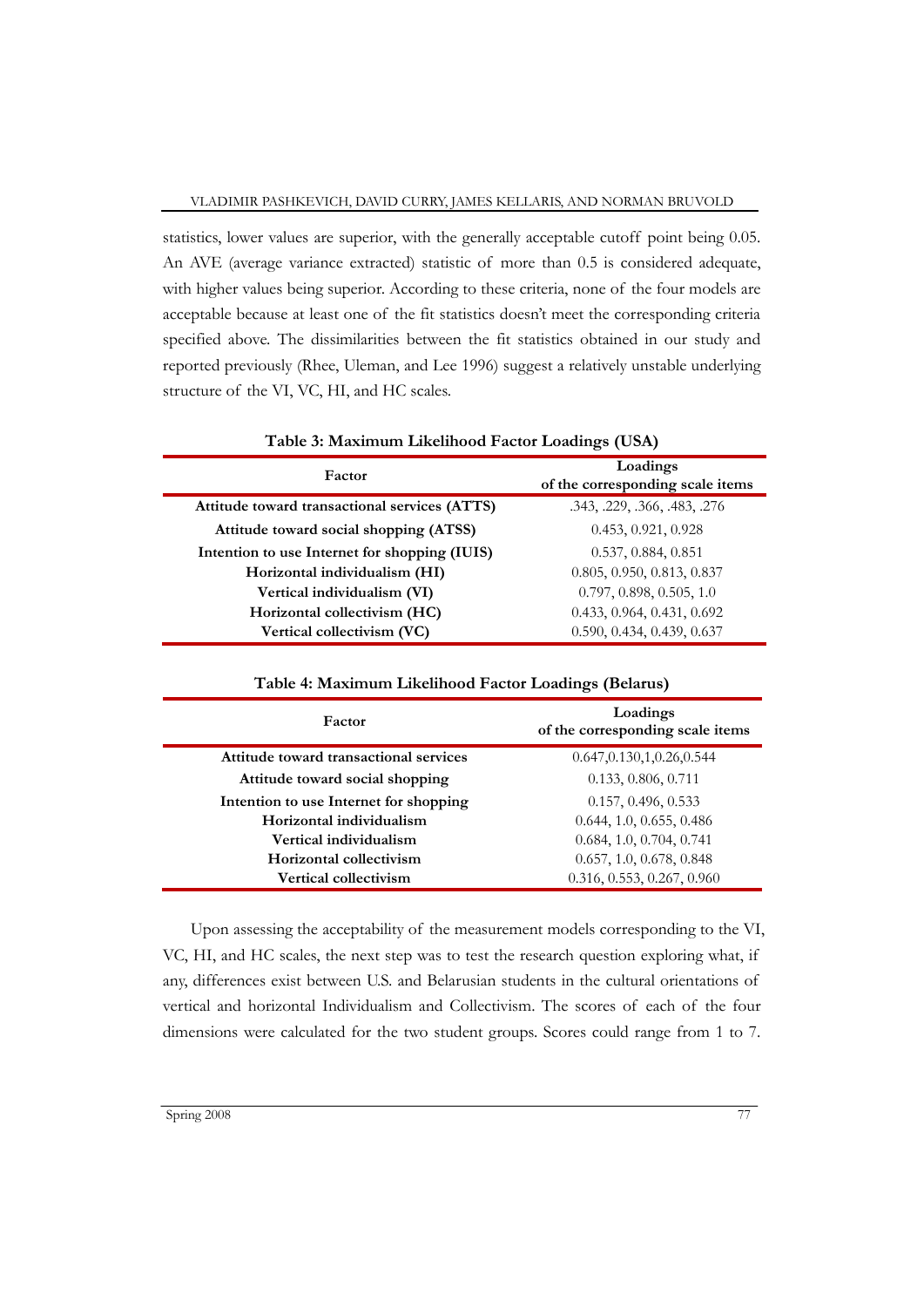The multivariate tests of difference were performed and findings are summarized in Table 7.

|             | Chi-square            | <b>GFI</b> | AGFI  | <b>RMSR</b> | <b>AVE</b> | Coeff. Alpha |
|-------------|-----------------------|------------|-------|-------------|------------|--------------|
| <b>ATTS</b> | $6.56.73$ , $p=0.255$ | 0.985      | 0.954 | 0.219       | 0.12       | 0.71         |
| <b>ATSS</b> | Perfect fit           | N/A        | N/A   | N/A         | .739       | .82          |
| <b>IUIS</b> | Perfect fit           | N/A        | N/A   | N/A         | 0.598      | 0.8726       |
| НI          | $49.3$ , $p=0.00$     | 0.902      | 0.510 | 0.0431      | 0.727      | 0.8164       |
| VI          | $34.6$ , $p=0.00$     | 0.923      | 0.615 | 0.0615      | 0.69       | 0.8272       |
| HС          | $0.123$ , $p=0.94$    |            | 0.998 | 0.0075      | 0.445      | .7688        |
| VС          | $46.3$ , $p=0.00$     | 0.909      | 0.546 | 0.174       | 0.2836     | .73          |

**Table 5: CFA Results (USA)**

**Table 6: CFA Results (Belarus)**

|             | Chi-square           | <b>GFI</b> | <b>AGFI</b> | <b>RMSR</b> | <b>AVE</b> | Coeff. Alpha |
|-------------|----------------------|------------|-------------|-------------|------------|--------------|
| <b>ATTS</b> | 2.5                  | .275       | .955        | 0.128       | 0.38       | 0.7          |
| <b>ATSS</b> | Perfect fit          | N/A        | N/A         | N/A         | .4         | .5           |
| <b>IUIS</b> | Perfect fit          | N/A        | N/A         | N/A         | 0.1849     | 0.66         |
| HІ          | Perfect fit          |            | N/A         | N/A         | 0.89       | 0.86         |
| VI          | $29.13.6$ , $p=0.00$ | 0.927      | 0.637       | 0.0703      | 0.66       | 0.73         |
| HC.         | Perfect fit          | N/A        | N/A         | N/A         | 0.69       | .816         |
| VС          | $0.653$ , $p=0.7$    | 0.998      | 0.990       | 0.03294     | 0.3493     | .65          |

**Table 7: Findings: Individualism and Collectivism – US and Belarusian Samples (p=0.05)**

| Dimension                      | US - Belarus directionality | Significance     |
|--------------------------------|-----------------------------|------------------|
| Vertical Individualism         | Higher                      | S <sub>1</sub> g |
| Horizontal Individualism       | <b>Higher</b>               | S <sub>1</sub> g |
| <b>Vertical Collectivism</b>   | Higher                      | S <sub>1</sub> g |
| <b>Horizontal Collectivism</b> | Higher                      | S <sub>1</sub> g |

As anticipated, the U.S. sample scored substantially higher on both horizontal and vertical Individualism than the Belarusian sample. The obvious deviation from expected scores was on the dimensions of vertical and horizontal collectivism. U.S. students scored in the high range and Eastern European students in the low range. These results are contradictory to the fact that Eastern Slavic cultures are known for their collectivist behavior. We suggest that collectivist as well individualist behaviors are displayed in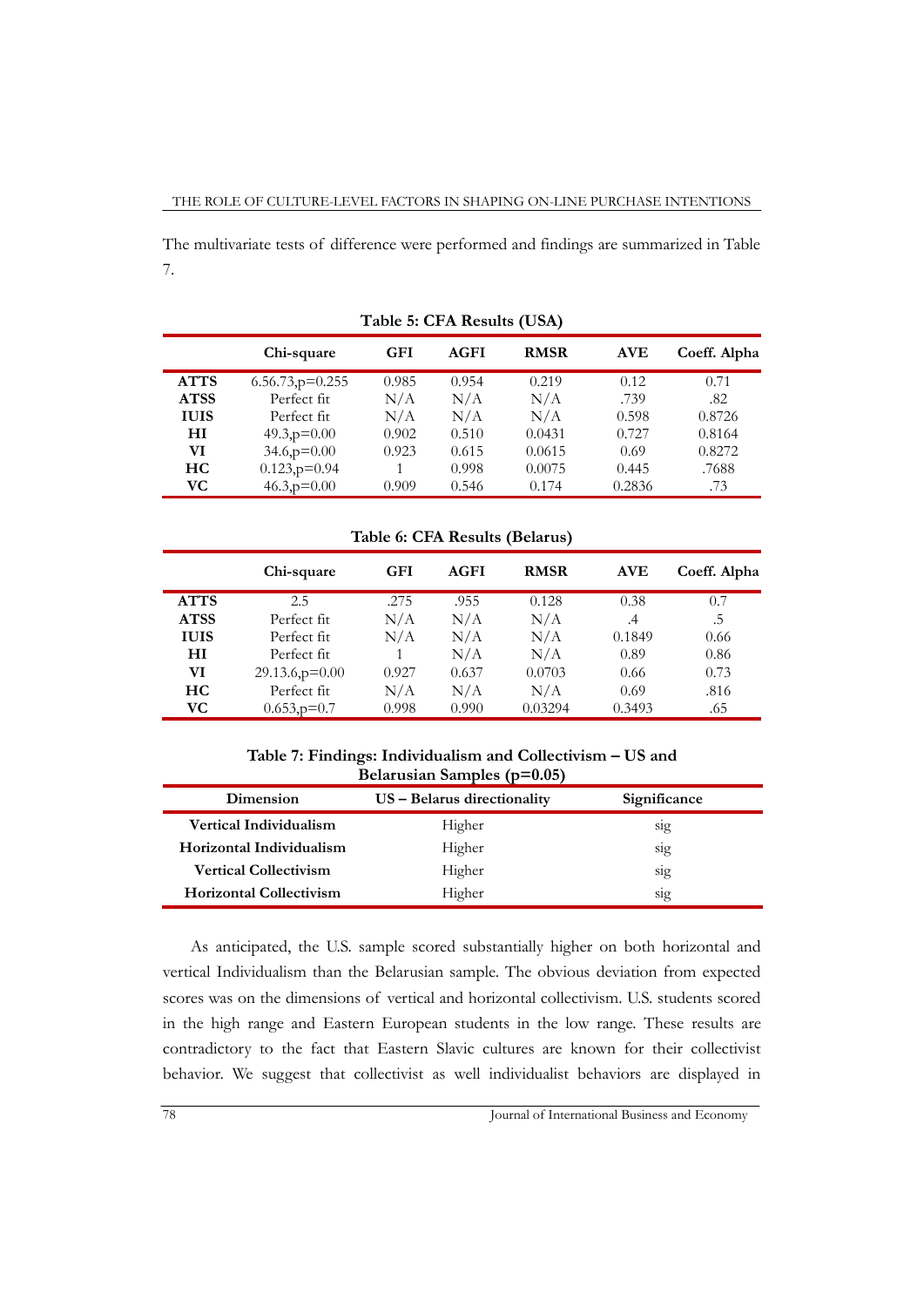Belarus and United States. It seems that both countries display the striking contradictions of highly individualistic behavior, low social responsibility, and at the same time active networking for survival.

#### **Study 3**

One hundred seventy-four undergraduate marketing students from a large Midwestern University participating for class credit and one hundred and sixty-six students from a large university at the Republic of Belarus took part in this study, which was administered in a single session. Participants were given these instructions:

Thank you for agreeing to participate in this project. All of your responses will be anonymous. The items on the questionnaire aim to measure attitudes towards using Internet for information search and shopping, and, more specifically, how you feel about shopping on-line. Completing this questionnaire is very straightforward. Read each statement. Then circle one number to indicate the strength of your agreement with each statement. Please take your time and think about your responses. "Using the Internet for information search and shopping" applies to the products and services you normally buy using Internet. Another purpose of this study is to measure your involvement or interest in on-line shopping. To take this measure, we need you to judge various aspects of on-line shopping according to how YOU perceive on-line shopping. Be sure that you check every scale. Do not omit any. Never put more than one check mark on a single scale. The value of this research depends on the seriousness with which you approach the task. There are no right or wrong answers. We only ask that you answer all of the questions as honestly and thoughtfully as you can. Thank you in advance for your participation.

After reading the instructions, respondents were asked to think about their on-line shopping experiences and then to indicate the extent to which the items measuring these experiences described their feelings and thoughts about Internet shopping along a scale ranging from 1 (strongly disagree) to 7 (strongly agree). Participants answered a set of 32 items representing our seven focal TPB constructs: attitude toward economic transactions on-line, attitude toward the social aspects of shopping on-line, experience with on-line shopping, perceived risk associated with shopping on-line, intention to shop on-line, hedonic benefits of on-line shopping , and intention to search for product information on-line. The first factor, labeled ATTS (attitude toward on-line economic transactions), included the items security, product guarantees, safety, and privacy. Items in this factor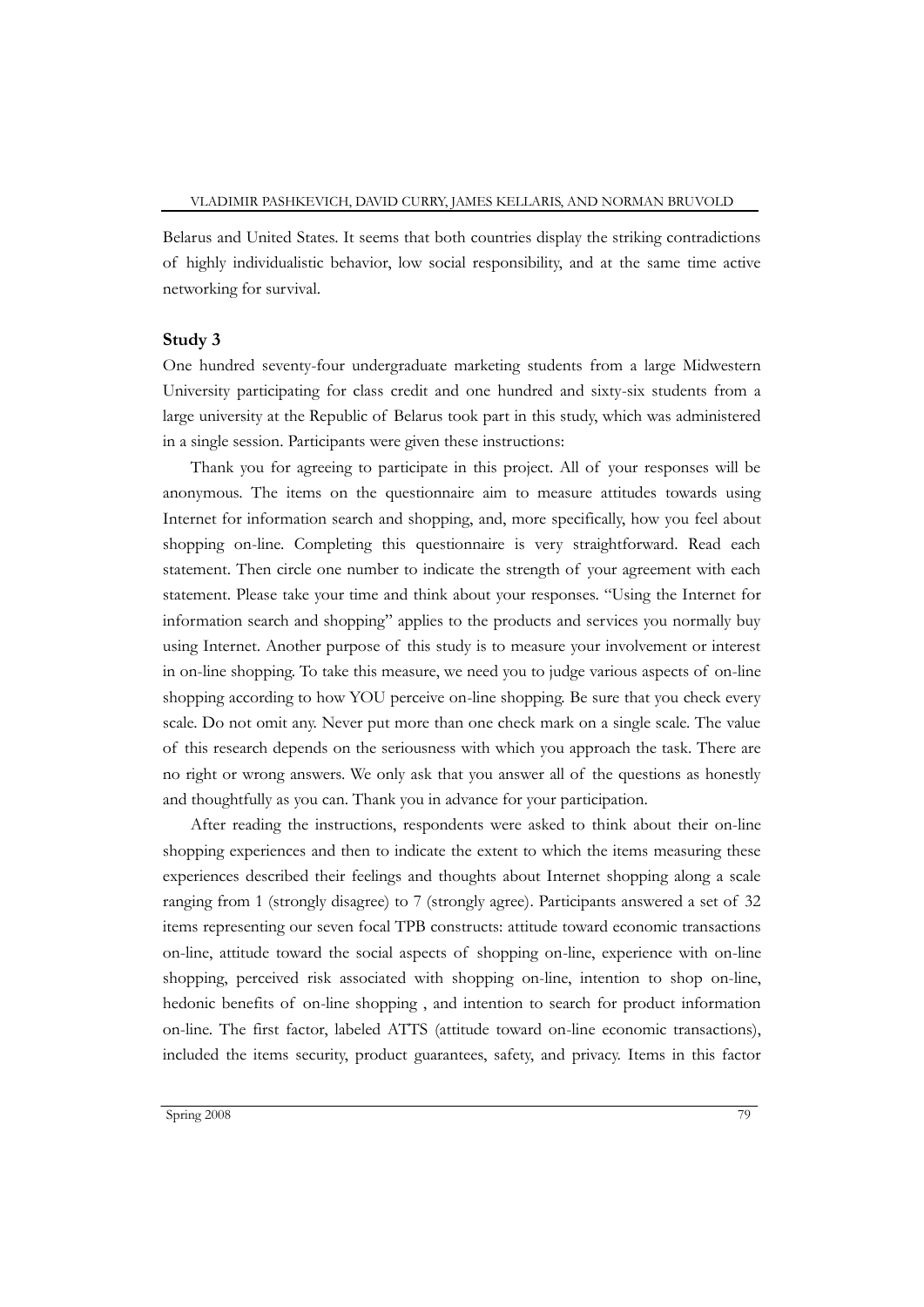reflect the subjective probability of the risk associated with shopping on-line as well as perceived convenience. A second factor, labeled ATSS (attitude toward social aspects of shopping), included the items measuring social, personal, and recreational aspects of online shopping. This factor reflects positive feelings toward on-line shopping due to its potential to satisfy social and psychological needs. A third factor, labeled SN (subjective norms), included the items measuring expectations and social desirability. These items describe a consumer's feelings of being joined with the Internet. A fourth factor, labeled perceived behavioral control, included the items measuring subjective probability of the risk associated with shopping on-line. A fifth factor, past behavior, included the items measuring actual experience with Internet shopping. Finally, sixth and seventh factors, labeled intention to use the Internet to search for product information and purchase products, included the items measuring behavioral intentions. After completing the questionnaire, participants were thanked for their support, debriefed and dismissed.

#### *Results*

The measurement properties of the items are included in Table 5 and Table 6. Unidimensional scales representing the TPB constructs were analyzed on the basis of confirmatory factor analyses. The items corresponding to attitude toward economic transactions on-line, attitude toward the social aspects of shopping on-line, and intention to search for product information on-line were correlated with unique factors corresponding to the constructs they intended to represent, which was consistent with initial theorizing. Reasonably clean factor analyses resulted. The alpha reliability coefficient scores for the ATTS, ATSS and IUIS scales, obtained based on the USA data, were adequate ( $\alpha$ =.71;  $\alpha$ =.82;  $\alpha$ =.87) and within Nunnally's (1978) guidelines for scale development. The alpha reliability coefficient scores for the ATTS, ATSS and IUIS scales, obtained based on the Belarusian data, were somewhat inadequate ( $\alpha = .7$ ;  $\alpha = .5$ ;  $\alpha = .66$ ) according to Nunnally"s (1978) guidelines for scale development. The overall goodness-offit of these measurement models with reflective indicators was assessed with the chisquare test, the general fit index (GFI), the adjusted general fit index (AGFI), and the root mean square error of approximation (RMSEA). The psychometric properties of the ATTS, ATSS and IUIS scales, obtained based on the Belarusian data, were somewhat inadequate (See Table 6). It provides the evidence that the scale validated in one cultural setting doesn"t necessarily have similar desirable psychometric properties in another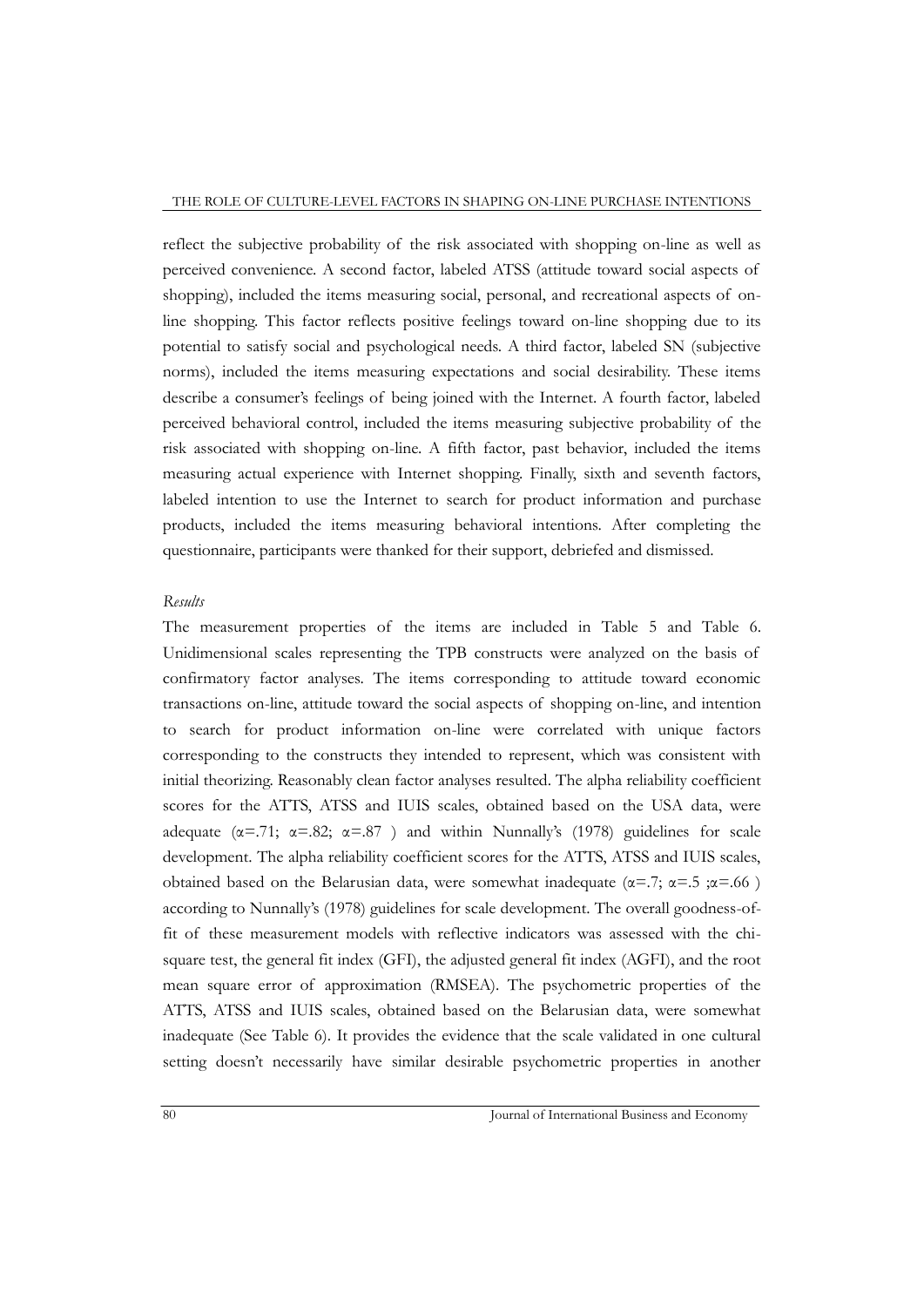culture. Therefore, the data obtained from different samples of respondents drawn from two different cultures led to the preliminary conclusion that the ATTS, ATSS and IUIS scales are not stable. After the items were scrutinized again, the conclusion was made that indexes with formative indicators must be constructed. Corresponding composite scales were created by averaging the items. The items corresponding to the experience with online shopping, perceived risk associated with shopping on-line, intention to shop on-line, and hedonic benefits of on-line shopping were correlated with the unique factors as well (Tables 3 and 4). Corresponding composite scales were then created for the purpose of examining the structural relationships between all the constructs composing the TPB.

Structural equation models were used to estimate parameters and test hypotheses. Figure 2 shows the variables and paths in the model. Covariance matrices were used as input to LISREL VII for the multiple sample analyses.

All construct variances, covariances between constructs, and error variances were freely estimated in each sample. That is, each of the paths indicated in the model (see Figure 2) was estimated freely in two samples. A single set of fit statistics is provided in Table 8. The fit statistics for the structural model suggest a satisfactory fit of the model to the data.

|                | Table 8: Findings: Fit Statistics $-$ US and Belarusian Samples<br>Chi-square | GFI | AGFI | <b>RMR</b><br>(standardized) |
|----------------|-------------------------------------------------------------------------------|-----|------|------------------------------|
| USA            | $50.60$ (P = 0.019)                                                           | .96 | .89  | 0.031                        |
| <b>Belarus</b> | 52.26 ( $P = 0.013$ )                                                         | .95 | .87  | 0.052                        |

**Table 8: Findings: Fit Statistics – US and Belarusian Samples**

The chi-squares were 50.60 in USA and 52.26 in Belarus, the GFIs were .96 and .95, the AGFIs were .89 and .87, and the RMRs were 0.031 and 0.052 in USA and Belarus, accordingly. It was concluded that the structural models fit the data well under unconstrained conditions. The estimated structural paths of the models are shown in Table 9 and Table 10. Two out of ten paths were statistically significant. Shopping experience/past behavior significantly predicted behavioral intentions in the USA.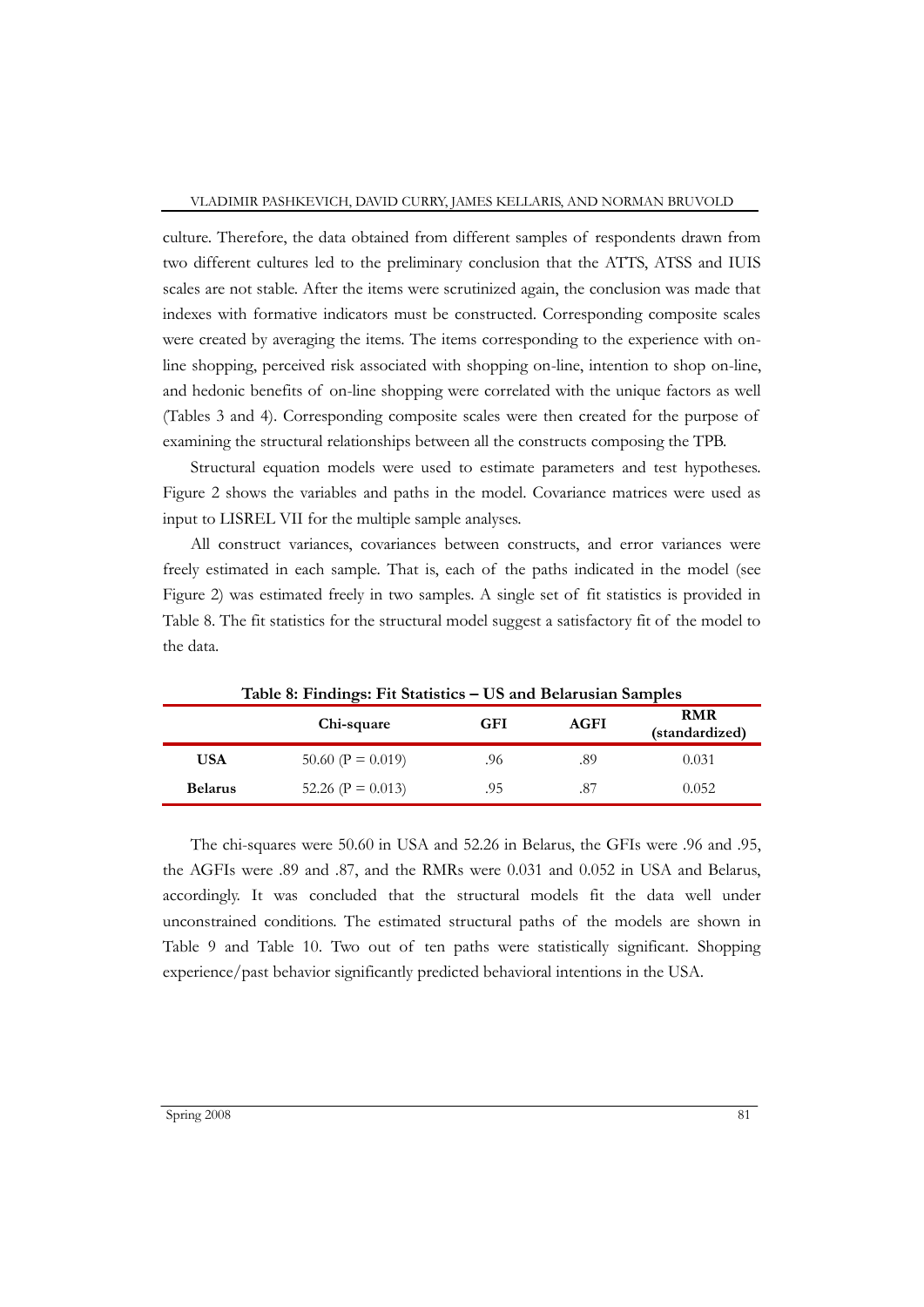#### THE ROLE OF CULTURE-LEVEL FACTORS IN SHAPING ON-LINE PURCHASE INTENTIONS

| <b>Internet for Information Search</b>               |                 |                |  |
|------------------------------------------------------|-----------------|----------------|--|
| Path                                                 | <b>USA</b>      | <b>Belarus</b> |  |
| Attitude toward transaction services                 |                 |                |  |
| product information search intention                 | $-0.21(-0.45)$  | $-0.31(-0.31)$ |  |
| Attitude toward social aspects of Internet shopping  |                 |                |  |
| ш<br>product information search intention            | 3.20(31.36)     | 0.50(0.66)     |  |
| Social influence from important others               |                 |                |  |
| ш<br>product information search intention            | $-2.90(-24.18)$ | $3.36(3.18)$ * |  |
| Perceived behavioral control                         |                 |                |  |
| ш<br>product information search intention            | 2.83(16.39)     | $-1.78(-1.97)$ |  |
| Direct Internet shopping experience                  |                 |                |  |
| $\mathbf{H}$<br>product information search intention | $1.88(23.89)$ * | 1.30(1.17)     |  |

### **Table 9: Summary of Path Coefficients for Explaining Intention to Use Internet for Information Search**

Note: Standard errors are in parentheses

\* - the result is statistically significant

### **Table 10: Summary of Path Coefficients for Explaining Intention to Use Internet for Shopping**

| $\frac{1}{2}$                                       |                |                |
|-----------------------------------------------------|----------------|----------------|
| Path                                                | <b>USA</b>     | <b>Belarus</b> |
| Attitude toward transaction services                | $-0.03(-0.01)$ | $-0.01(-0.01)$ |
| Intention to use the Internet for shopping          |                |                |
| Attitude toward social aspects of Internet shopping | 0.25(0.24)     | $-0.03(0.03)$  |
| Intention to use the Internet for shopping          |                |                |
| Social influence from important others              | 0.13(0.11)     | $1.61(1.30)$ * |
| ш<br>Intention to use the Internet for shopping     |                |                |
| Perceived behavioral control                        | 0.17(0.1)      | $-0.80(0.75)$  |
| ш<br>Intention to use the Internet for shopping     |                |                |
| Direct Internet shopping experience                 | $0.36(0.46)$ * | 0.22(0.17)     |
| ш<br>Intention to use the Internet for shopping     |                |                |

*Note: Standard errors are in parentheses*

*\* - the result is statistically significant*

However, attitudes and social norms were not related to behavioral intentions in the USA. As expected, social norms were positively related to behavioral intentions in Belarus. However, attitudes and past behavior were not significantly related to behavioral intentions. Thus, two hypotheses received support: the one predicting a larger effect for the American versus the Eastern European culture for the impact of past behavior and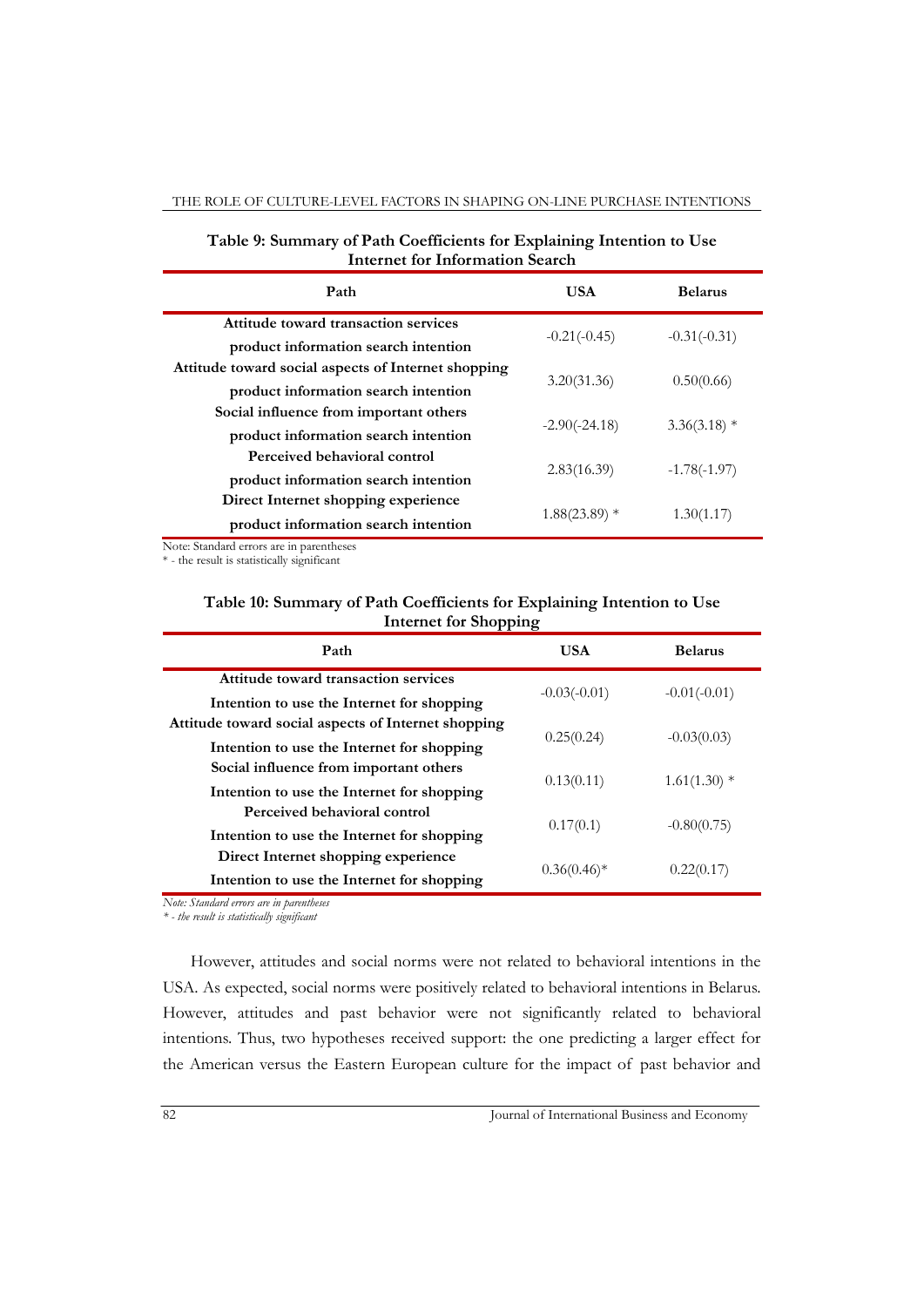the other predicting a larger effect for Eastern European versus American cultures for the impact of subjective norms. However, the hypothesis predicting larger effects for American versus Eastern European cultures for the impact of attitudes received no support because the respective path coefficients were of equal magnitude for Americans and Belarusians, contrary to predictions.

The final structural model was used to test the theory-driven prediction that the paths from attitudes, subjective norms and past behavior to behavioral intentions varied across cultures (to test Hypotheses 1, 2 and 3) and that all other paths were invariant across samples. In order to test the interaction effect between culture and individual level predictors, two steps are required. The first step involved a "multiple-group" solution in which LISREL derives parameters" estimates for each group separately. It also involved initial assessment of goodness-of-fit of the model when the data obtained from both groups were analyzed simultaneously. Obtaining nonsignificant fit statistic - chi-square – would suggest that a model fits well across groups. The step 1 analysis provided perspectives on how well the model fits the data when LISREL is permitted to estimate coefficients in each group separately and without constraints across groups. In other words, the model estimated at step 1 allowed the paths from attitudes, subjective norms, past behavior, and perceived risk to each of the facets of behavioral intention to vary by sample. Suppose that there is no interaction effect and that the path from the subjective norms and past behavior (experience with shopping using the Internet) and behavioral intentions are, in fact, identical for consumers in the US and Belarus. This would suggest that any difference in the sample regression path coefficients for consumers in the US versus consumers in Belarus is due to sampling error. In the second model, in step 2, each of the paths between past behavior, attitudes and social norms was constrained to be invariant across the two samples. If there is indeed no interaction effect and the two path coefficients are equal in two populations, then such constraints should not adversely affect model fit relative to the fit of the model analyzed in step 1. If there is a reasonably significant interaction effect, then the constraints would adversely affect the model fit. Step 2 involves such a constrained solution. The results are then compared to the unconstrained solution in step 1.

Following the reasoning above, the following operations were performed: (1) a model fit was calculated using a multiple group solution in which LISREL estimated parameters in two countries with no across-group constraints; (2) a model fit was calculated using a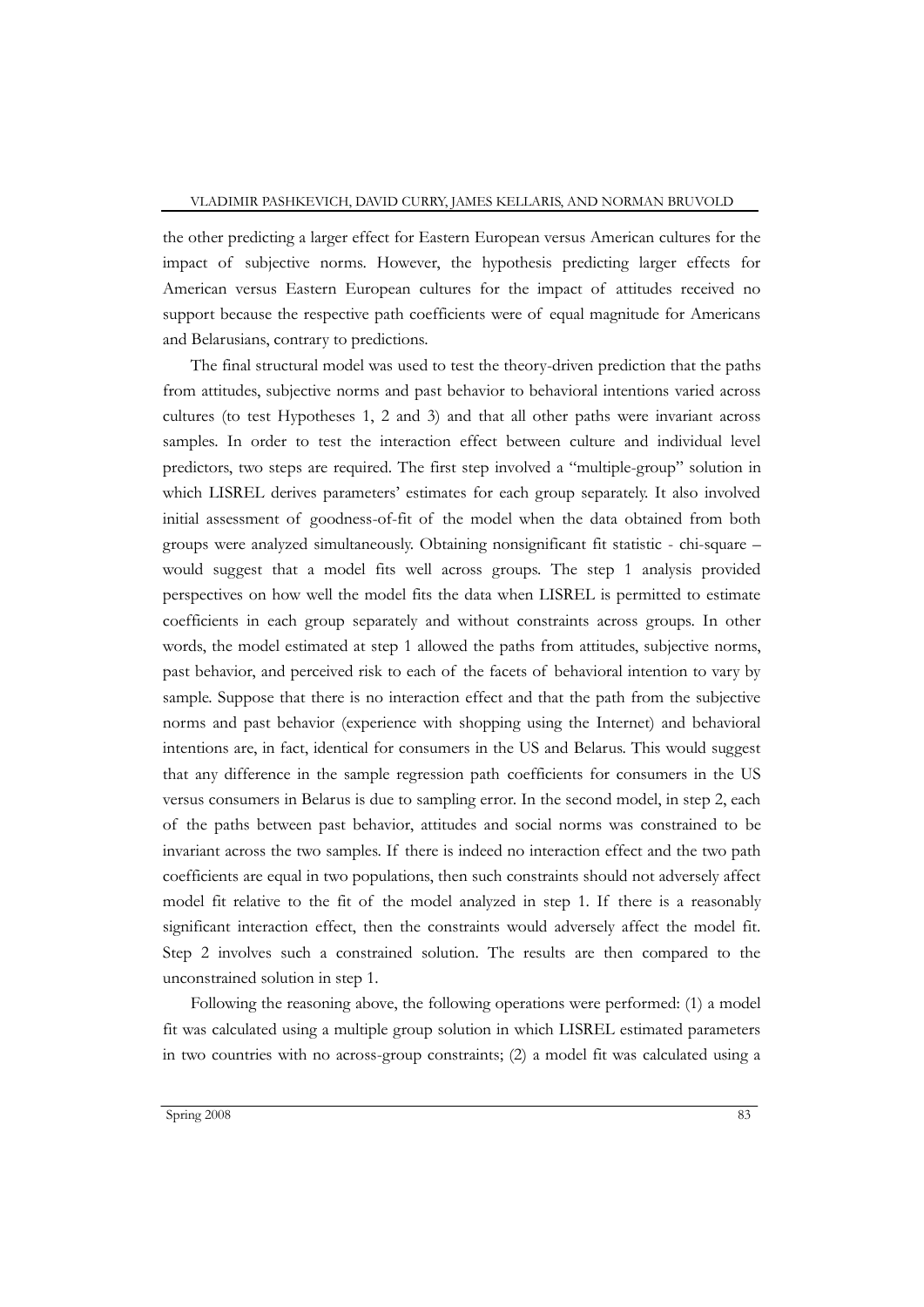multiple group solution in which LISREL estimated parameters in different countries with an across-group constraints imposed to reflect the interaction effect between culture and subjective norms, attitudes and past behavior; (3) the difference in model fit was calculated by subtracting the fit index for the constrained solution from the fit index for the unconstrained solution. The set of constrained models used to test for the interaction effect is presented in Table 11.

|                | Table II: Description of the Models derived from the Initial Model |  |  |
|----------------|--------------------------------------------------------------------|--|--|
| Model          | Description<br>(indicates a fixed path)                            |  |  |
| M1             | The Path Coefficient between attitude and BI                       |  |  |
| M <sub>2</sub> | The Path Coefficient between perceived social norms and BI         |  |  |
| M3             | The Path Coefficient between past behavior and BI                  |  |  |

**Table 11: Description of the Models derived from the Initial Model**

The differences in fit indices (the chi-squares statistics) for models estimated at step 2 and step 1 are presented in Table 12.

| Comparison | Chi-square difference | D.F. | Significance |
|------------|-----------------------|------|--------------|
| $M0-M1$    | 0.24                  | 2    | N.S.         |
| $M0-M2$    | 9.19                  | 2    | Significant  |
| $M0-M3$    | 0.32                  | 2    | N.S.         |

**Table 12: Change in the Fit Statistics when modifying Initial Model**

As it turns out, these differences also are distributed as a chi-square statistic with degrees of freedom equal to the difference between the step 2 and step 1 degrees of freedom. In the case of constrained model M2, a chi-square 9.19 with 2 degrees of freedom is statistically significant suggesting that the difference in model fit is statistically significant. Therefore, an interaction effect is present because making the assumption of no interaction (i.e. equal path coefficients for consumers in Belarus and the US) significantly and adversely affects the model fit. Consequently, the parts of Hypothesis 1 and Hypothesis 2, which predicted that consumer subjective norms would be associated with stronger behavioral intentions to use the Internet for the purpose of information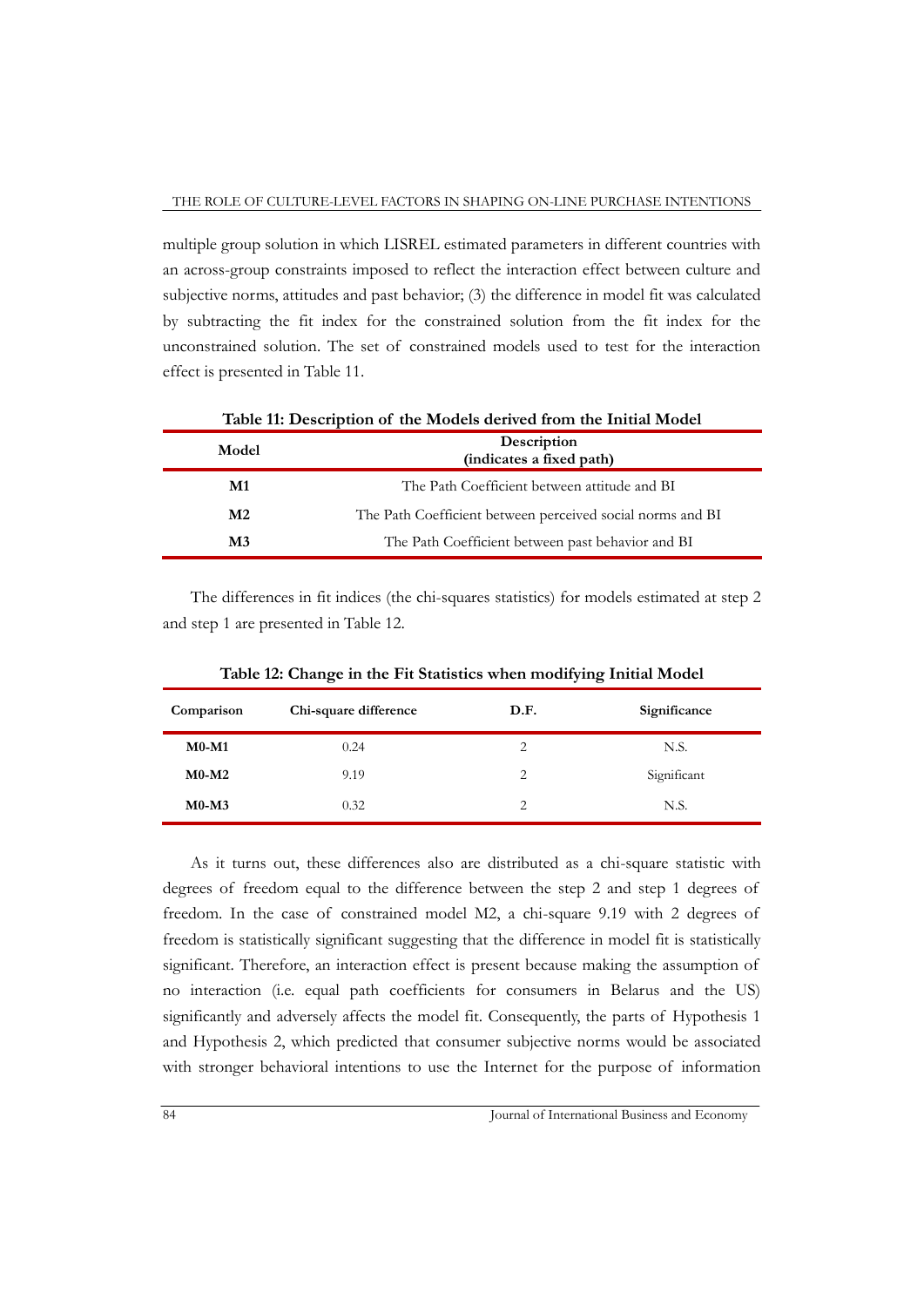search and shopping in collectivist (e.g., Belarus) rather than individualist (e.g., the United States) societies, was supported. Comparing changes in chi-square and degrees of freedom for model M0, on the one hand, and models M1 and M3, on the other hand, yields insignificant change in chi-square, indicating that the more constrained models fit nearly as well as an unconstrained model. For this reason, it is concluded that culture does not moderate the relationships between attitudes and past behavior, on the one hand, and behavioral intentions, on the other hand. Therefore, the parts of Hypothesis 1 and Hypothesis 2, which predicted that consumer attitudes would be associated with stronger behavioral intentions to use the Internet for the purpose of information search and shopping in individualist (e.g., the United States) rather than collectivist (e.g., Belarus) societies, were not supported. Also, Hypothesis 3, which predicted that consumer experience with the Internet (past behavior) would be associated with stronger behavioral intentions to use the Internet for the purpose of information search and shopping in individualist (e.g., the United States) rather than collectivist (e.g., Belarus) societies, was not supported.

Examination of the paths from social norms to behavioral intentions provides further support for the parts of Hypothesis 1 and Hypothesis 2, which predicted that culture moderates the relative impact of social norms on behavioral intentions to use the Internet for the purpose of shopping and product information search. In Belarus, subjective norm was strongly related to behavioral intentions to use the Internet for information search and shopping, as evidenced by path coefficients of 3.36 and 1.61, respectively. In the United States, the path coefficients between subjective norms and behavioral intentions were not significant. Thus, the more collectivistic a society is, the more influenced the consumer in this society by subjective norms.

## **CONCLUSIONS**

The results of this study are interesting and important for substantive, theoretical, and methodological reasons. Substantively, attitudes toward service or product, subjective norms, and past behavior are the factors that affect behavioral intentions and can be affected by managerial practices. Clearly, the results of the test of the focal model suggest that subjective norms and past behavior have significant relationships with behavioral intentions to use the Internet for shopping and product information search – outcomes that are undoubtedly important to an organization"s marketing objectives. In addition, the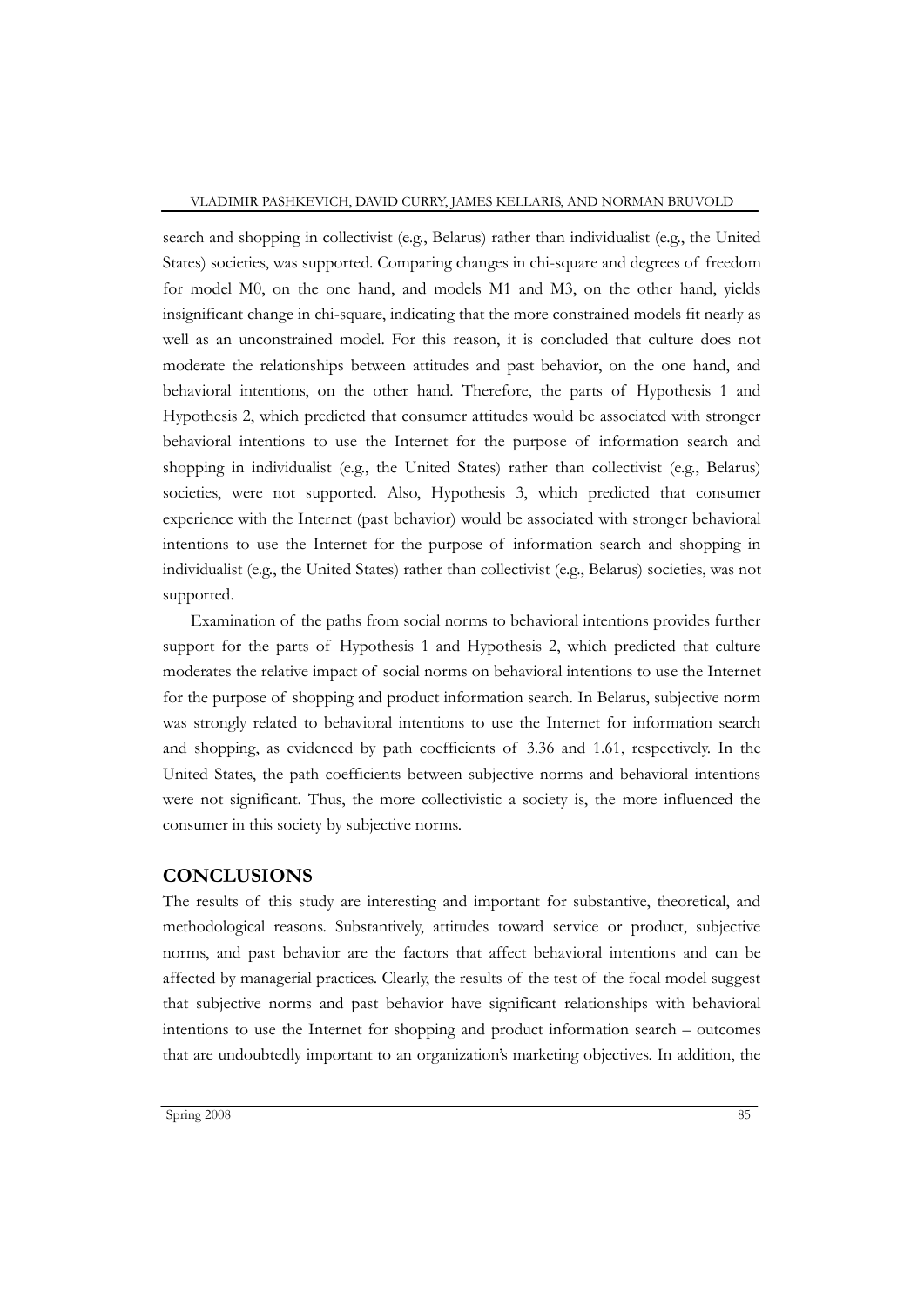substantive findings that attitudes had no effect on behavioral intentions, past behavior had positive effects in the United States, and subjective norms had positive effects in Belarus may provide those who study marketing practices in different societies with some important information regarding their practical efficiency.

The positive paths from subjective norm to behavioral intentions in the Belarusian sample were in stark contrast to positive, but insignificant, paths in the US sample. This provided partial support of Hypothesis 1 and Hypothesis 2, which was based on evaluation of both the culture and the antecedents of behavioral intention in terms of individualism/collectivism and culture context. The paths from attitude to behavioral intentions were insignificant in both samples. This contradicts the parts of Hypothesis 1 and Hypothesis 2 that predicted a uniquely strong set of relationships in the United States because of its high individualism and low context. We expected such a relationship because attitude is shaped by individual's cost-benefit analysis and perceived opportunities for experiencing benefits associated with Internet use. Also, we expected that the relationship between past behavior and behavioral intentions would be positive and significant in the United States and insignificant in Belarus. In addition, we expected that culture would moderate this difference between two societies. However, while these paths were positive and significant in the US and not significant in Belarus, the data did not support a moderation hypothesis.

In combination, these results suggest that individuals in some collectivistic cultures (e.g., Belarus) may tend to be more influenced by subjective norms, whereas individuals in some individualistic cultures (e.g., the US) may be not affected by subjective norms when considering the Internet as a tool for shopping and information search.

This indicates that while demographic characteristics would definitely play a role in the future success of Internet shopping in Belarus, their importance will be secondary while actual Internet shopping experience would be pivotal in further acceptance of it. Therefore shoppers should be motivated to experience actual online shopping. If the first experience of Internet shopping creates a positive image in the minds of shoppers, it would result in a repeat of Internet shopping among these initial shoppers who would act as innovators and opinion leaders for the diffusion of Internet shopping. Therefore internet sellers should target those Internet surfers who are long term and heavy users of the Internet, as also those who have experienced Internet shopping and have spent large amounts on it. As revealed by the study, rather than segmenting on the basis of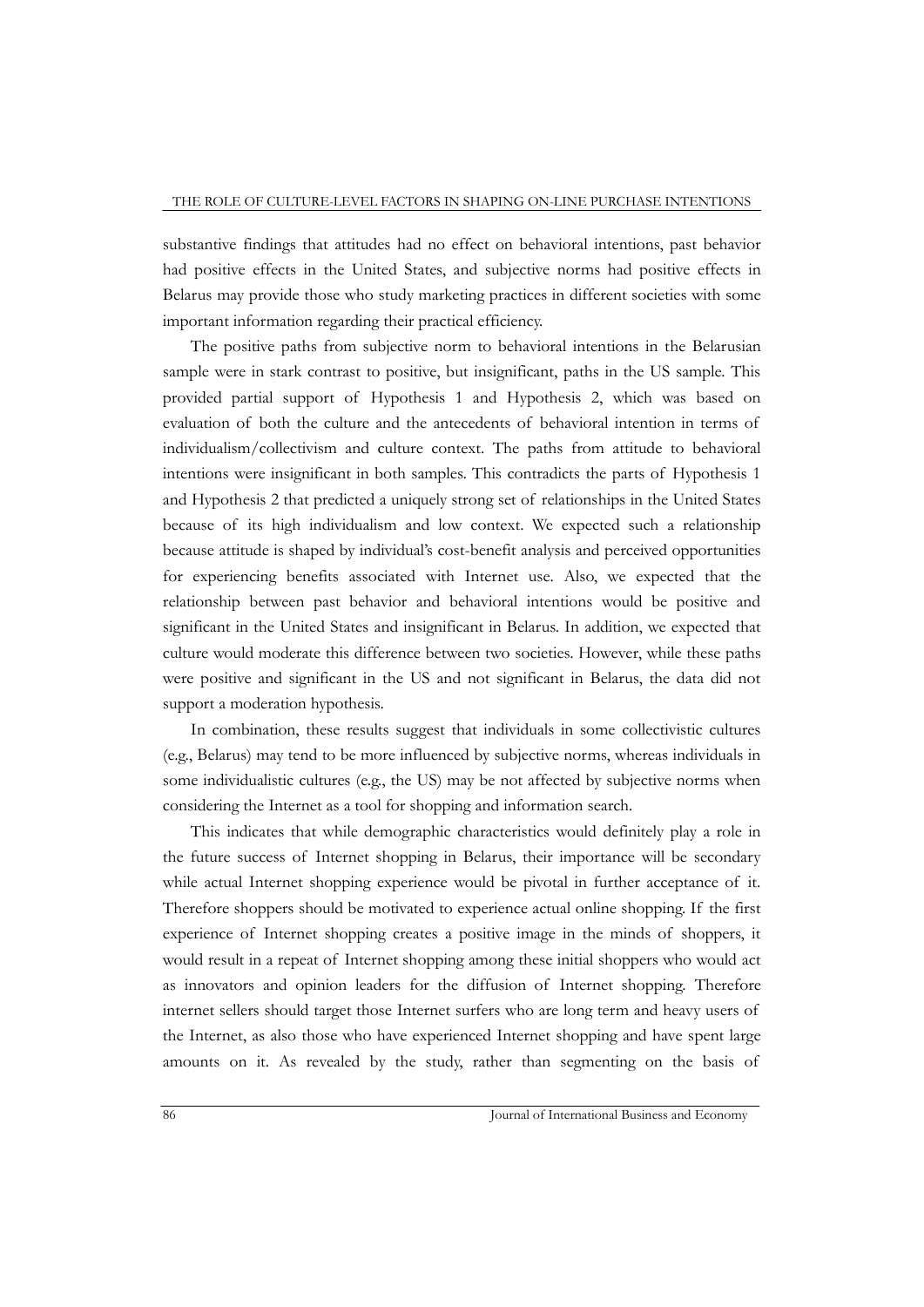demographic characteristics, actual experience based segmentation would be more appropriate and would have a higher probability of success in the case of Internet shopping in Belarus.

With careful modeling and a priori specification of group-level hypothesis, mixed models that include relationships that are both unique to a culture (i.e., emic) as well as those that are general across cultures (i.e., etic) can be fitted. This study provides support for the contention that cultural dimensions, such as individualism-collectivism and cultural context, are useful in developing such hypotheses. In addition, these results highlight the importance of developing theory-driven models of potential cultural differences in consumer behavior and, respectively, differences in the effectiveness of marketing managerial practices.

One of the objectives of this paper was to develop a new measure reflecting the strength of consumers" perception of culture context. Based on the premise that consumers are able to articulate the nature of the cultural context that characterize their societies, a set of cultural context items thought to potentially indicate various aspects of cultural context was constructed. The finalized 8-item scale reflects the dimensions of culture context defined by Hall (1984). The scale predictive validity was indicated by its ability to predict consumers" evaluations of their culture as horizontally collectivistic. The analysis of indicators" collinearity offered evidence of a lack of collinearity, showing that the set of items doesn"t contain any redundancies. Comparing two societies on the dimensions of cultural context brought mixed results. U.S. students scored in the high range on such aspects of cultural context as heavy emphasis on non-verbal communication, existence of pre-transaction rituals, De-emphasis on the mass media as a source of information about electronic commerce. Belarusian students scored in the high range on such dimensions as relative de-emphasis on time and a lack of haste.

One more objective of this paper was to find out how two societies – the U.S. and Republic of Belarus – are positioned on the dimension of collectivism-individualism. The measures of horizontal and vertical collectivism and individualism proposed by Triandis and Gelfand (1998) were used to compare Belarusian and the U.S. sample. The assessment of the psychometric properties of these scales suggested their instability. As found in earlier research, the U.S. sample scored substantially higher on horizontal and vertical individualism. The deviation from expected scores was on the dimensions of horizontal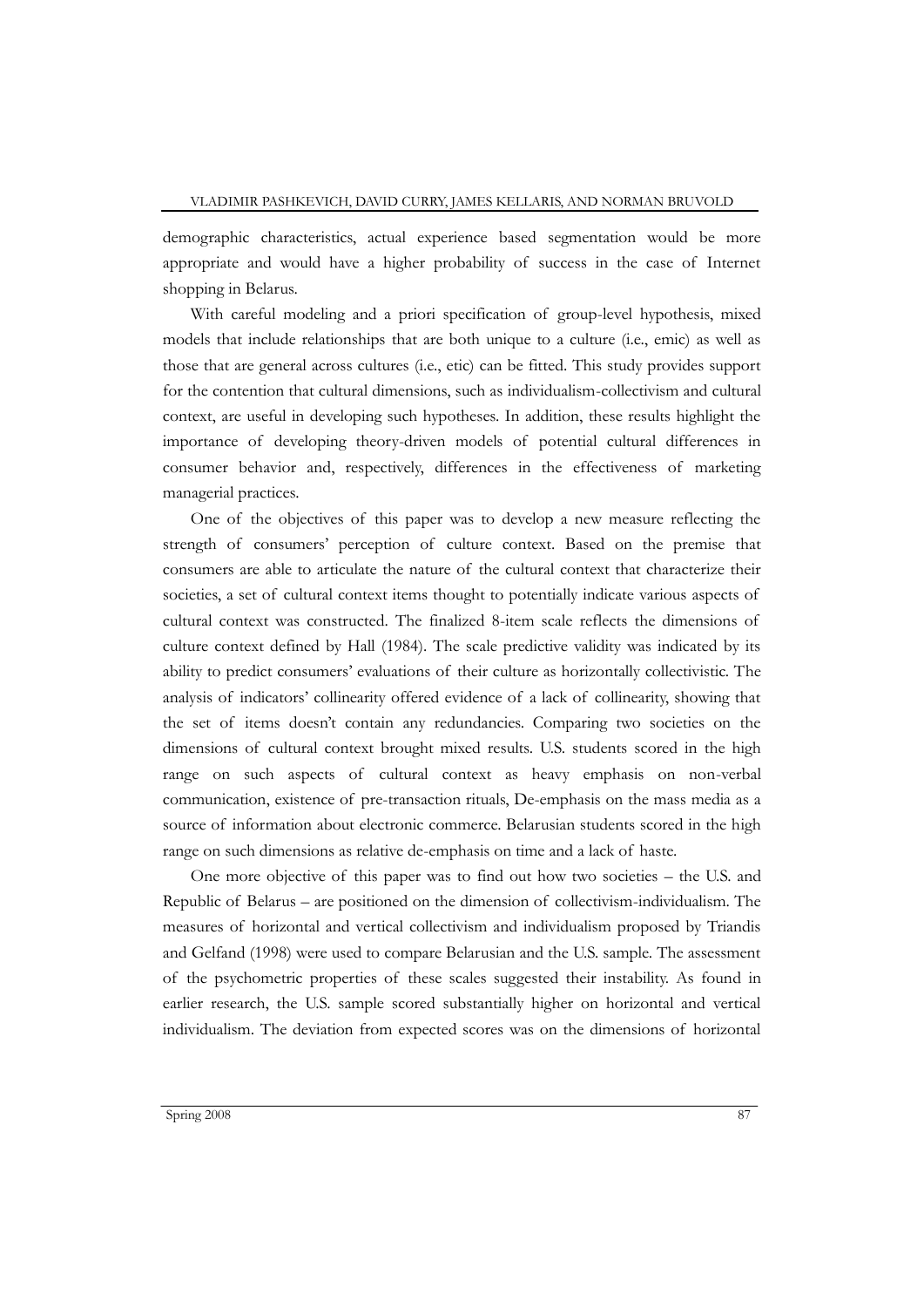and vertical collectivism. U.S. students scored in the high range and Belarusian students in the low range.

## **LIMITATIONS AND SUGGESTIONS FOR FUTURE RESEARCH**

Certain limitations of the present study that need to be noted. First, little prior research has been published regarding marketing issues in Belarus, Russia and Ukraine. Thus, empirical support for the research hypotheses is limited and we were forced to rely somewhat on intuitive reasoning and anecdotal experiences. Second, the Belarusian sample size was not as large as desirable. Third, our data were collected in a single Belarusian city. Just as in the U.S., regional differences exist among Belarusian citizens and we may find differing results if another Belarusian region were sampled. Finally, the data are cross-sectional providing only a "snapshot" of Belarusian shopping values and related psychological variables.

It would be advisable to carry out the research under a rigorously derived, larger and relatively balanced sample. Apart from culture and TPB related characteristics there are many other variables related to infrastructure, security and legislation which would also play a pivotal role in diffusion of Internet shopping in Belarus. Therefore future research could build on the present by broadening the variables to be considered under Belarusian conditions. At the same time similar studies with relatively larger samples, rigorously derived across all the states of Belarus, would complement this study.

In conclusion, the results of this study point to the importance of the role of national culture in understanding the relative impact of different factors affecting behavioral intention to use the Internet for shopping and information search. Additional research is warranted to further understand the role of culture in the relative importance of factors shaping consumer behavior, particularly given the continuing globalization of business.

#### **REFERENCES**

- Adamopoulos, J. and Y. Kashima. 1999. *Social psychology and cultural context*. Thousand oaks, CA: Sage Publications, Inc.
- Ajzen, I. and M. Fishbein. 1980. *Understanding attitudes and predicting social behavior*. Englewood Cliffs, NJ: Prentice Hall.
- [Bagozzi, R. P., N. Wong, S. Abe, and M. Bergami.](javascript:popup() 2000. Cultural and situational [contingencies and the theory of reasoned action: Application to fast food restaurant](javascript:popup()  consumption. *[Journal of Consumer Psychology](javascript:popup()* 9: 97-106.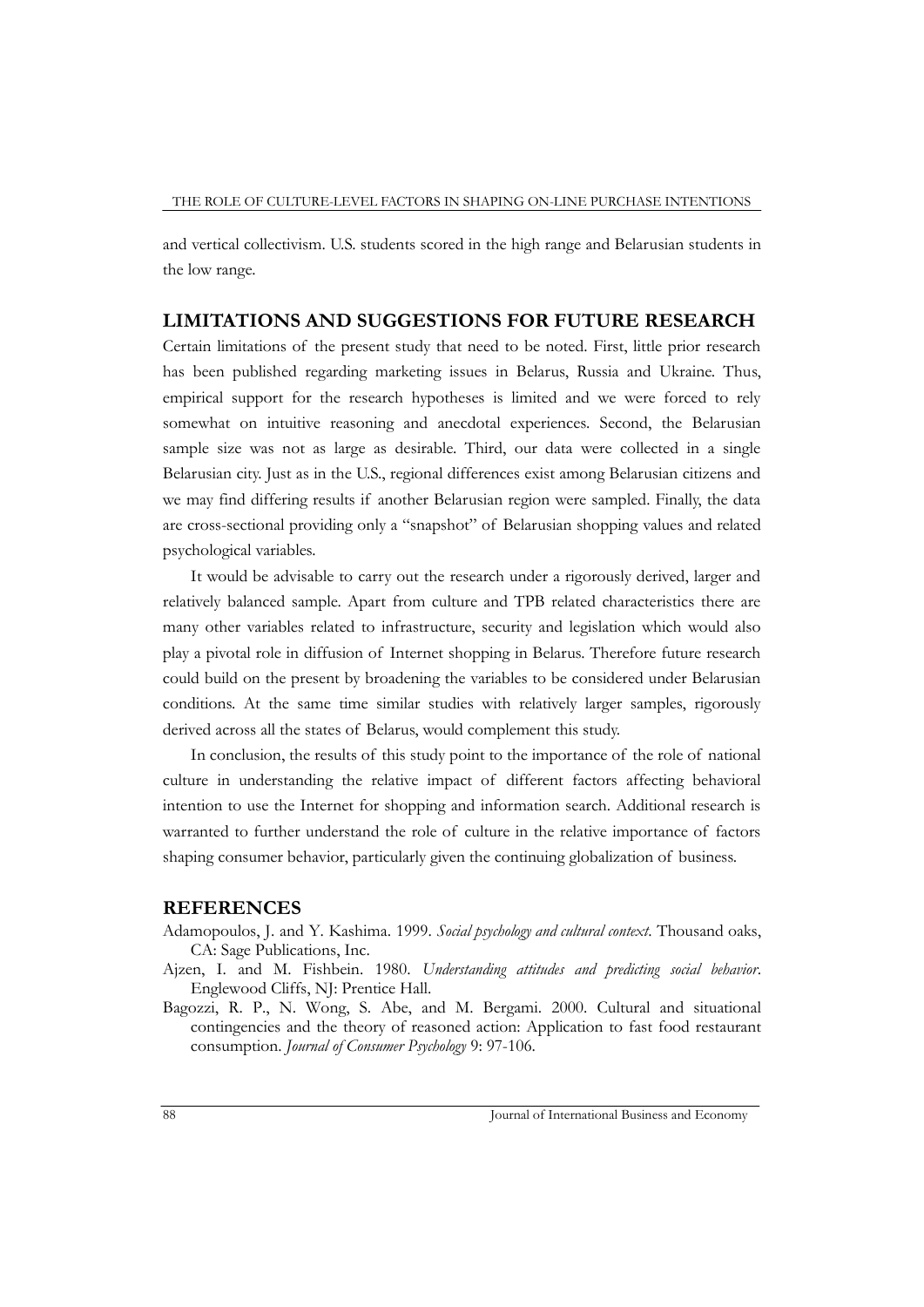- Bem, D. J. 1972. Self-perception theory. In L. Berkowitz, editor, *Advances in experimental social psychology* Vol. 6: 1-62. San Diego, CA: Academic Press.
- Brislin, R. 1980. Translation and content analysis of oral and written material. In H. C. Triandis, J. W. Berry, editors, *Handbook of cross-cultural psychology* Vol. 2: 389-444. Boston: Allyn & Bacon.

Cialdini, R. B. 1993. *Influence: science and practice* (3rd ed.). New York: HarperCollins.

- Cialdini, R. B., W. Wosinska, D. W. Barett, J. Butner, and M. Gornik-Durose. 2001. The differential impact of two social influence principles on individualists and collectivists in Poland and the United States. In W. Wosinska, R. B. Cialdini, D. W. Barrett, and J. Reykowski, editors, *The Practice of Social Influence in Multiple Cultures.* Lawrence Erlbaum Associates, Inc.
- De Vos, G. A. 1985. Dimensions of the self in Japanese culture. In A. J. Marsella, G. De Vos, and F. L. K. Hsu, editors, *Culture and self* (pp. 149-184). London: Tavistock.
- Diamantopoulos, A., M. Winklhofer. 2001. Index construction with formative indicators: An alternative to scale development. *Journal of Marketing Research* 38: 269-277.
- Eagly, A. H. and S. Chaiken.1993. *The psychology of attitudes*. San Diego, CA: Harcourt Brace Janovich.
- Early, P. C. and A. E. Randel. 1997. Culture without borders: An individual level approach to cross-cultural research in organizational behavior. In C. L. Cooper and S. Jackson, editors, *Creating tomorrow's organizations* (pp. 59-73). New York: Wiley.
- Fishbein, M. and I. Ajzen. 1975*. Belief, attitude, intention and behavior: An introduction to theory and research*. Reading, MA: Addison-Wesley.
- Hall, E. 1960. *The silent language of overseas business.* Harvard Business Review 38: 87-96.
- Hall, E. 1976. *Beyond culture*. Garden City, NY: Anchor Press/Doubleday.
- Hall, E.T. 1984. *The dance of life*. Garden City, NY: Doubleday/Anchor Press.
- Han, S. and S. Shavitt. 1994. Persuasion and culture: Advertising appeals in individualistic and collectivistic societies. *Journal of Experimental Social Psychology* 30: 326-350.
- Hofstede, G. 1980. *Culture's consequences: International differences in work-related values* (Abridged ed.). Beverly Hills, CA: Sage.
- Hsu, F. L. K. 1985. The self in cross-cultural perspective. In A. J. Marsella, G. De Vos, and F. L. K. Hsu, editors, *Culture and self.* London: Tavistock.
- Kaplan, D. and P. R. Elliott. 1997. A didactic example of multilevel structural equation modeling applicable to the study of organizations. *Structural Equation Modeling* 4 (1): 1- 24.
- Kim, U. 1994. Individualism and collectivism: Conceptual clarification and elaboration. In Kim, U., H. C. Trianidis, C. Kgitsibasi, S. C. Choi, and G. Yoon, editors, *Individualism and collectivism: Theory, method, and applications*. Thousand Oaks, CA: Sage.
- Klein, K. J. and W. J. S. Kozlowski. 2000. *Multilevel theory, research and methods in organizations: Foundations extensions, and new directions*. San Francisco: Jossey-Bass.
- Kohn, M. G., S. Shavell. 1974. The theory of search. *Journal of Economic Theory* 2 (9): 93-123.
- MacKenzie, B. 2001. Reflections for improving consumer research through latent variable structural equation modeling. *Journal of Consumer Research* 28:159-166.
- Markus, H. and S. Kitayama. 1991. Culture and the self: Implications for cognition, emotion and motivation. *Psychological Review* 98: 224-253.